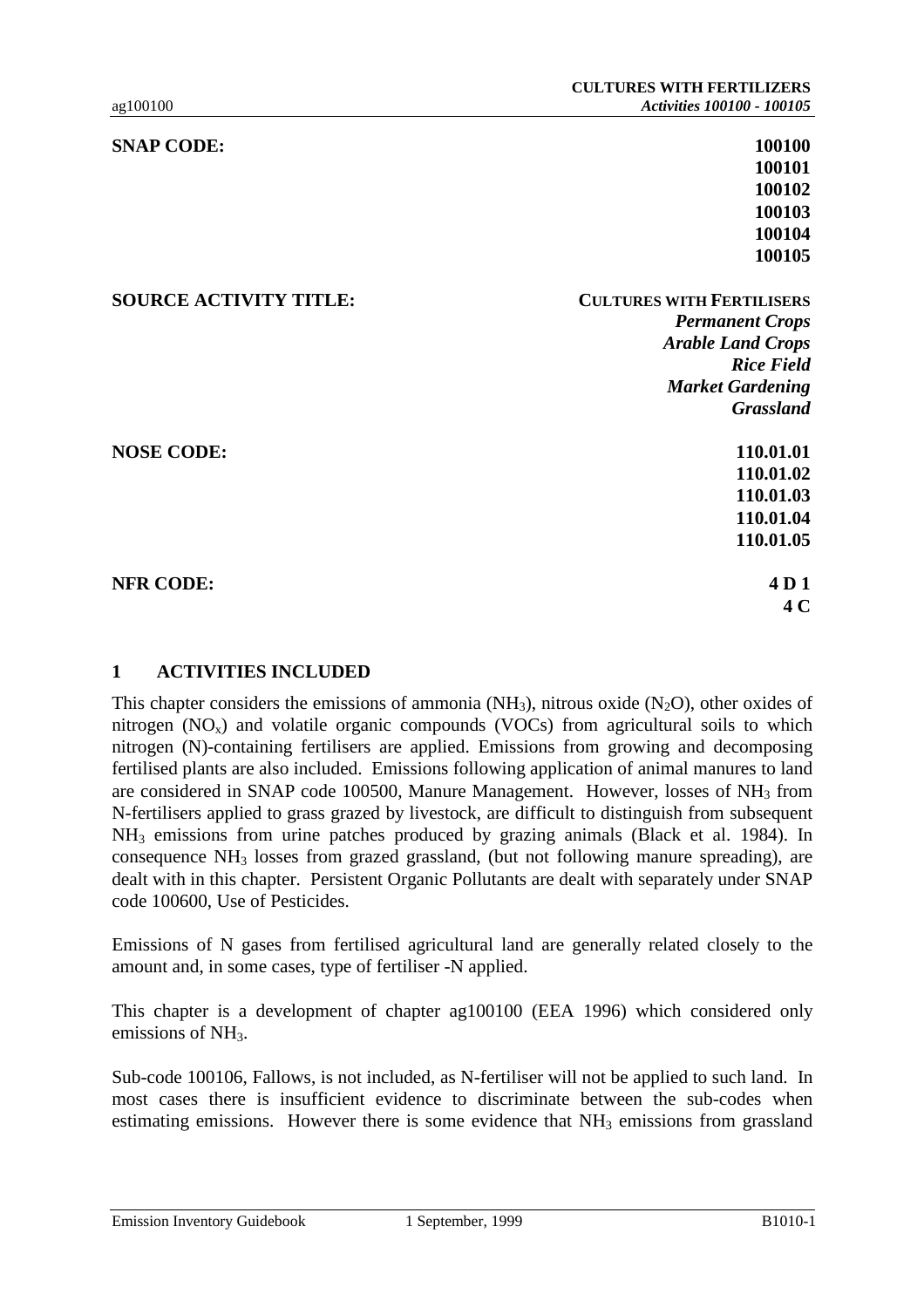and rice fields are significantly different to  $NH<sub>3</sub>$  emissions from the other sub-codes. Separate NH3 emission factors are therefore used for 100103 and 100105.

# **2 CONTRIBUTIONS TO TOTAL EMISSIONS**

Fertilised agricultural land typically contributes approximately one tenth of the total source strength for European emissions of  $NH_3$ ,  $N_2O$  and NO.

The major source of  $NH_3$  in Europe is volatilisation from livestock excreta. While 10-20% of agricultural  $NH_3$  emissions have been estimated to derive from the volatilisation of Nfertilisers and from fertilised crops (Asman 1992; ECETOC 1994). This range may be compared with the estimate of the CORINAIR94 inventory (ETCAE, 1997) shown in Table 2.1. CORINAIR estimated a contribution of *c.* 5% to the total which is probably an underestimate compared with more recent values.

The CORINAIR inventory estimated that, via soil processes, fertilisers and crops contributed  $c.$  20% of  $N_2O$  emissions on a European scale. Soils and crops are considered to be a net sink for most  $NO<sub>x</sub>$  compounds. However NO may be released from soils during nitrification following mineralisation of N from incorporated crop residues and soil organic matter. Only NO emissions are therefore discussed. No figures were provided by CORINAIR for NO emissions. Estimates of NO emissions are very uncertain, but soils may contribute c. 8% of total European emissions. On a hot summer day this fraction may increase to *c*. 27% (Stohl *et al.* 1996).

**Table 2.1: % Contribution of total emissions of the CORINAIR94 inventory** *(28 countries)*

| <b>Source-activity</b>           | <b>SNAP-code</b> |                 |          |              |        |                          |                          |                            |                               |
|----------------------------------|------------------|-----------------|----------|--------------|--------|--------------------------|--------------------------|----------------------------|-------------------------------|
|                                  |                  | SO <sub>2</sub> | $NO_{v}$ | <b>NMVOC</b> | $CH_4$ | $\sim$<br>w              | rη<br>w                  | N <sub>2</sub> O           | NH                            |
| <b>Cultures with Fertilisers</b> | 100100           |                 | J.U      | 0.4          | ن.4    | $\overline{\phantom{a}}$ | $\overline{\phantom{0}}$ | $\sim$<br>$\omega_{\cdot}$ | $\epsilon$ $\gamma$<br>ຸບ . ບ |

 $0 =$  emissions are reported, but the exact value is below the rounding limit (0.1 per cent)

- = no emissions are reported

As can be seen from Table 2.1, VOCs from this SNAP Code represent < 1% of current total emission estimates, and do not therefore require a methodology for calculation. However given current uncertainties over the magnitude of VOC emissions from agricultural crops, some information is given in this chapter, in order to provide background information, and to highlight current uncertainties.

## **3 GENERAL**

## **3.1 Description**

## **3.1.1 Ammonia**

The best information on  $NH_3$  emissions from cultures with fertilisers concerns the direct emissions following fertiliser-N application. The evidence for direct emissions from, and uptake by, plant foliage is also good, though estimates of net emissions are much more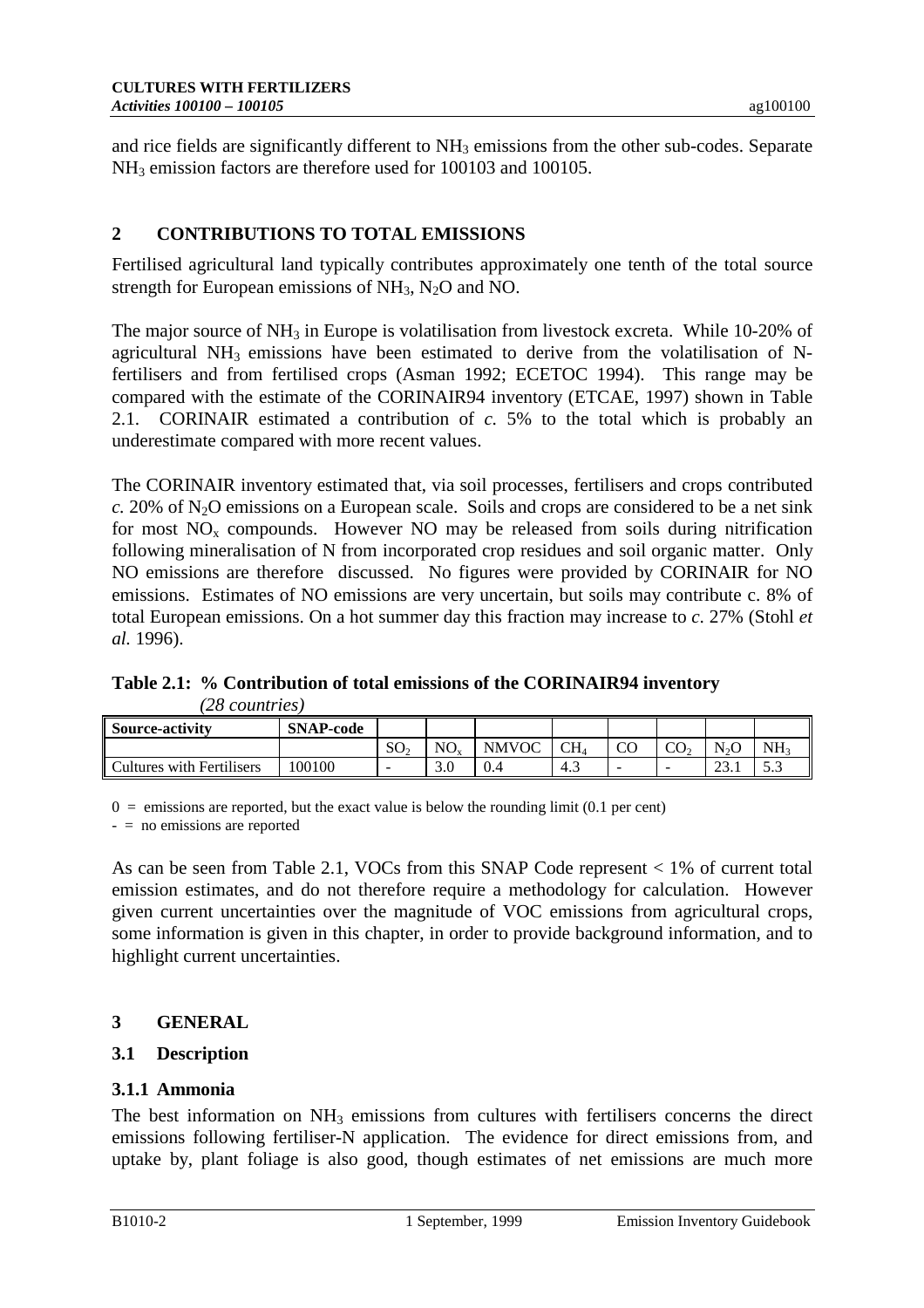uncertain. Although estimates of the component emissions from crop foliage have been made (ECETOC 1994), it is often difficult to separate the direct fertiliser and plant emissions in practice, since both are a function of fertiliser-N supply, and in many experiments total emissions were measured. General reviews and estimates of NH<sub>3</sub> from these sources have been provided by Asman (1992), ECETOC (1994) and Sutton et al. (1995b).

Emissions of  $NH<sub>3</sub>$  from mineral fertilisers depend on the type of N-fertiliser applied, soil type (especially soil pH), meteorological conditions and time of application in relation to crop canopy development. In particular, the type of N-fertiliser applied has a great effect on the magnitude of emissions (Whitehead and Raistrick 1990). Emissions are largest from urea fertiliser because it hydrolyses in the soil and releases NH3. Emissions from ammonium sulphate (AS) may also be large, but these are very dependent on soil pH, with larger emissions from calcareous soils. Other fertilisers, such as ammonium nitrate (AN), are more neutral in pH and produce much smaller emissions. These are often difficult to distinguish in measurements from plant-atmosphere fluxes. Fertilisers containing only nitrate  $(NO<sub>3</sub>)$  will not emit  $NH<sub>3</sub>$  directly, but may increase  $NH<sub>3</sub>$  emissions by fertilised crops.

The estimates of  $NH_3$  emission from decomposing crop residues are also extremely uncertain, and emissions from this source are likely to be very variable. The limited experimental work (Whitehead and Lockyer 1989) found only emission from grass foliage with a high N content where much N-fertiliser had been applied, and was restricted to laboratory measurements which may overestimate emission. Recent measurements have also indicated significant NH<sub>3</sub> emissions from decomposing brassica leaves (including oilseed rape, cauliflower), especially after cutting (Sutton et al. 1996; R Harrison, ADAS, UK, pers. comm.).

Depending on the interpretation of results, emissions from growing vegetation and from decomposing grass herbage may be treated as an additional emission. Or they may be included together with soil emissions as a single emission factor. The time scale over which the emission estimates are made is important to note. Fertiliser emissions are largest in the days after application, but in some instances (e.g. urea applied in dry conditions resulting in a slow hydrolysis), fertiliser emission may proceed for over a month after application (Sutton et al. 1995a). For background emissions (other than initial fertiliser losses) during the plant growing period, most of the emission occurs indirectly from the foliage. However, as well as being influenced by air concentration and environmental conditions, both emission and deposition occur on diurnal cycles. It has been suggested that for some arable ecosystems, on an annual basis, foliar emission may balance dry deposition to the same vegetation (Sutton et al. 1995a). Foliar emissions are expected to be larger from annual cereal crops than from fertilised agricultural grassland, since much of the emission may occur during the grain ripening and vegetation senescence phase (Schjørring 1991). In contrast, where agricultural grassland, or other crops, are cut and left in the field for extended periods, decomposition may result in emissions of similar magnitude. Emissions from this source are extremely uncertain, and probably vary greatly from year to year depending on environmental conditions and success of harvests.

Emissions of  $NH_3$  from grazed grassland have been shown to increase with increasing fertiliser-N application (Jarvis et al. 1989; Bussink 1992). Moreover the proportion of NH<sub>3</sub> emitted increases with increasing fertiliser-N.

Emission Inventory Guidebook 1 September, 1999 B1010-3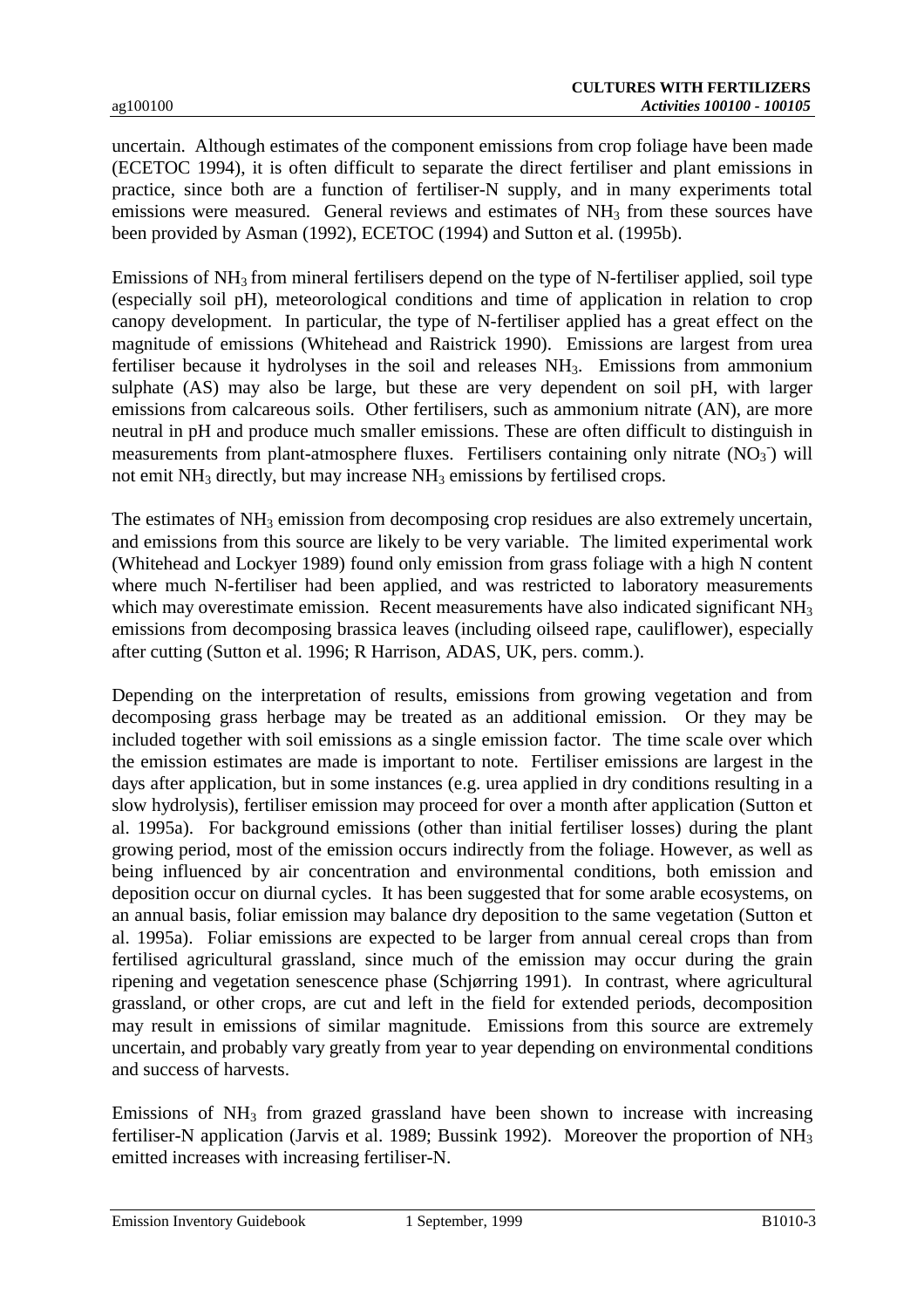Particularly large emissions (*c.* 30% of N applied), have been measured following application of urea and AS to flooded rice fields.

# **3.1.2 Nitrous Oxide**

In soil  $N_2O$  is produced predominantly by two microbial processes: nitrification (the oxidation of ammonium (NH<sub>4</sub><sup>+</sup>) to nitrate (NO<sub>3</sub><sup>-</sup>) and denitrification (the reduction of NO<sub>3</sub><sup>-</sup> to gaseous forms of N, ultimately  $N_2O$  and  $N_2$ ). The rate of  $N_2O$  production is primarily dependent on the availability of mineral N in the soil (e.g. Bouwman 1996) Maximum  $N_2O$ emissions are generally observed within 2 to 3 weeks of N-fertiliser application. The magnitude of the emissions depend on the rate and form of fertiliser applied, the crop type and the soil temperature and soil moisture content. However, it is not possible to derive emission factors for different fertilisers or soil types from existing data (Bouwman 1996). Therefore, the IPCC method defines only one emission factor for all types of N input.

Following the IPCC Methodology (IPCC/OECD 1997),  $N_2O$  emissions from agricultural soils may be calculated as the sum of :

- i. direct soil emissions (1.25% of N inputs are emitted as  $N_2O-N$ ); (where N inputs are from fertilisers, biological N fixation and crop residues). See IPCC Worksheet 4-5, sheet 1.
- ii direct N<sub>2</sub>O emissions from cultivation of histosols (IPCC Worksheet 4-5, sheet 2).
- iii. direct soil emissions (2% of N inputs) from grazing animals (IPCC Worksheet 4-5, sheet 3).
- iv. indirect emissions following deposition of  $NH_3$  and  $NO<sub>x</sub>$  (1% of N deposited as  $NH_3$ ) and  $NO_x$  is subsequently re-emitted as  $N_2O$ , or leaching or run off (2.5 % of N leached or run off, IPCC Worksheet 4-5, sheets 4 and 5).

Prior to estimation of direct  $N_2O$  emissions, fertiliser N inputs are reduced by 10%, and excretal N returns by 20%, to allow for N lost as NH<sub>3</sub>. Emissions from animal waste management and manure spreading are included in SNAP Code 100500, Manure Management.

Direct emissions from cultures with fertilisers include emissions which are induced by N input (fertiliser, excretal N deposited during grazing, biological N fixation and crop residues). In addition, cultivation of organic soils (histosols) is regarded as a direct source of  $N_2O$ . The magnitude of direct  $N_2O$  emissions varies with a range of soil and environmental factors. Application of N-fertiliser to, or incorporation of N-rich crop residues into, moisture-retentive soils produces greater  $N_2O$  emissions than application to free-draining soils (Skiba et al. 1992). Application to or incorporation into warm soils is also likely to lead to greater emissions than from soils which are cold. However, recent studies showed, that the largest N<sub>2</sub>O emissions occur during thawing of frozen soils (Müller et al. 1997), and the total emissions between November and February were 50% of the total annual flux (Kaiser et al. 1997). Rapid crop growth, and demand for  $NO<sub>3</sub>$ -N, will reduce N<sub>2</sub>O emissions by reducing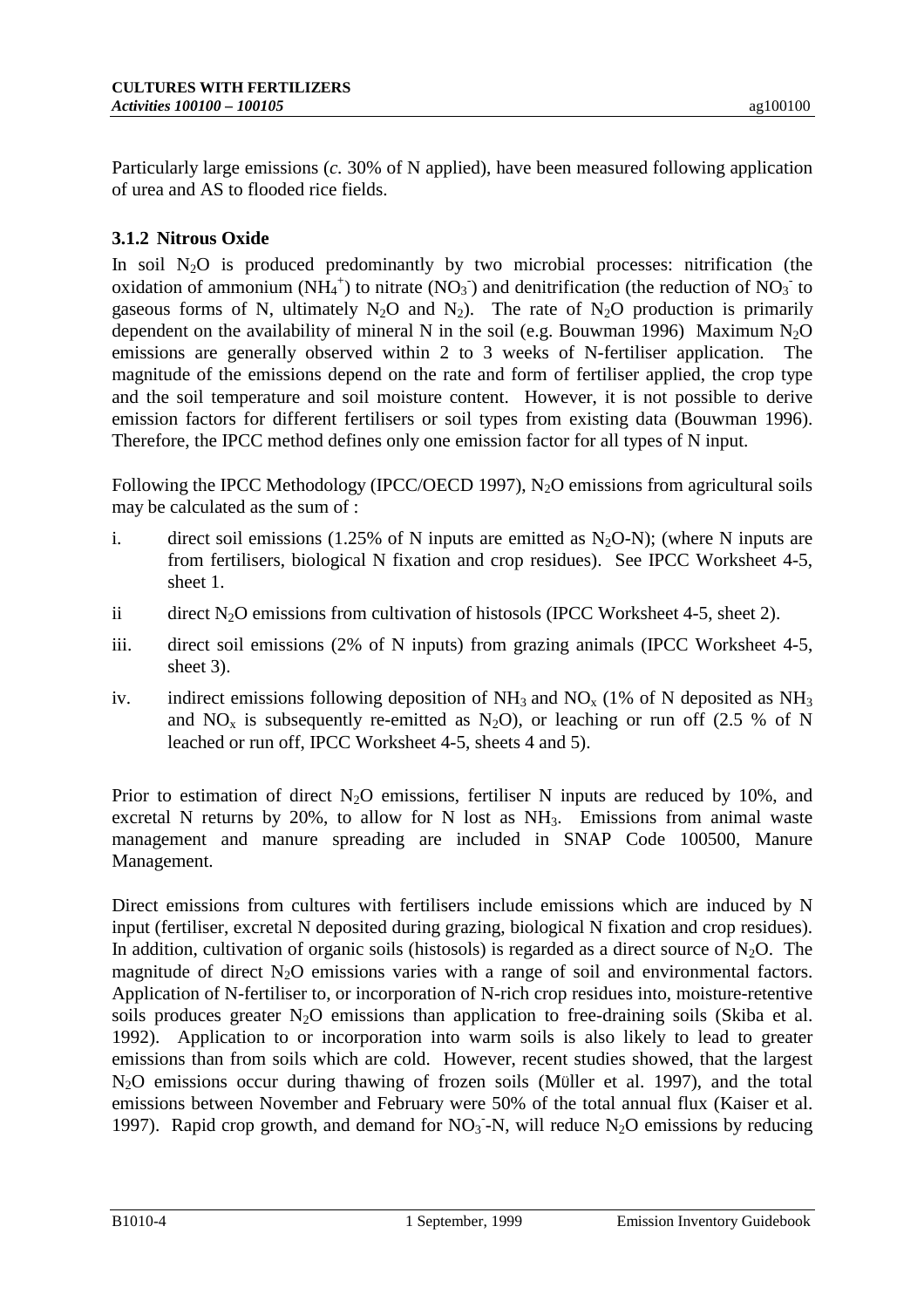the pool of mineral N available for denitrification (Yamulki et al. 1995). Increased exudation of C from plants may also increase denitrification.

These soil and environmental factors also influence the magnitude of indirect  $N_2O$  emissions following atmospheric deposition of  $NH_3$  and  $NO_x$ .

#### **3.1.3 Nitric Oxide**

Nitric oxide (NO) may be emitted either as a consequence of nitrification, or denitrification. In cultures with fertilisers, where pH is likely to be maintained above 5.0, nitrification is considered to be the dominant pathway of NO emission (Remde & Conrad 1991; Skiba et al. 1997). The main determinant of NO production in agricultural soils is mineral N concentration (Skiba et al*.* 1997). This is increased by N-fertiliser application, excretal N deposited during grazing, crop residue incorporation and cultivation.

Current data on NO emissions in relation to fertiliser-N use were reviewed by Skiba et al. (1997). Losses ranged from 0.003 to 11% of applied fertiliser-N, with a geometric mean emission of 0.3% applied N. In view of the sparse and skewed nature of the data, this estimate is proposed in preference to that of Yienger & Levy (1995) who used an arithmetic mean of 2.5% loss of fertiliser-N to estimate NO emissions.

Activities such as tillage and incorporation were considered to increase NO emissions by a factor of 4 (Skiba et al. 1997). Thus a knowledge of the N concentration and mineralisation rate of crop residues could provide an estimate of soil  $NH<sub>4</sub><sup>+</sup>$  on which to base an emission estimate. A knowledge of soil N content could also allow an estimate to be made of NO emissions following cultivation.

#### **3.1.4 Volatile Organic Compounds**

Volatile Organic Compounds (VOCs) are defined as "all those organic compounds, other than methane, which can produce photochemical oxidants by reaction with nitrogen oxides in the presence of sunlight".( ref to be added)

Three categories of sources may be distinguished:

- 1. activities that emit VOCs by combustion or evaporation;
- 2. land clearing, including burning;
- 3. Biogenic processes.

The primary sources in the agricultural sector are:

- 1. burning stubble and other plant wastes;
- 2. The use of organic solvents in pesticide production;
- 3. Anaerobic degradation of livestock feed and animal excreta.

These 3 major sources are dealt with elsewhere. Stubble burning in SNAP code 100300, emissions from burning other crop residues in SNAP code 090700 (Open Burning of

Emission Inventory Guidebook 1 September, 1999 B1010-5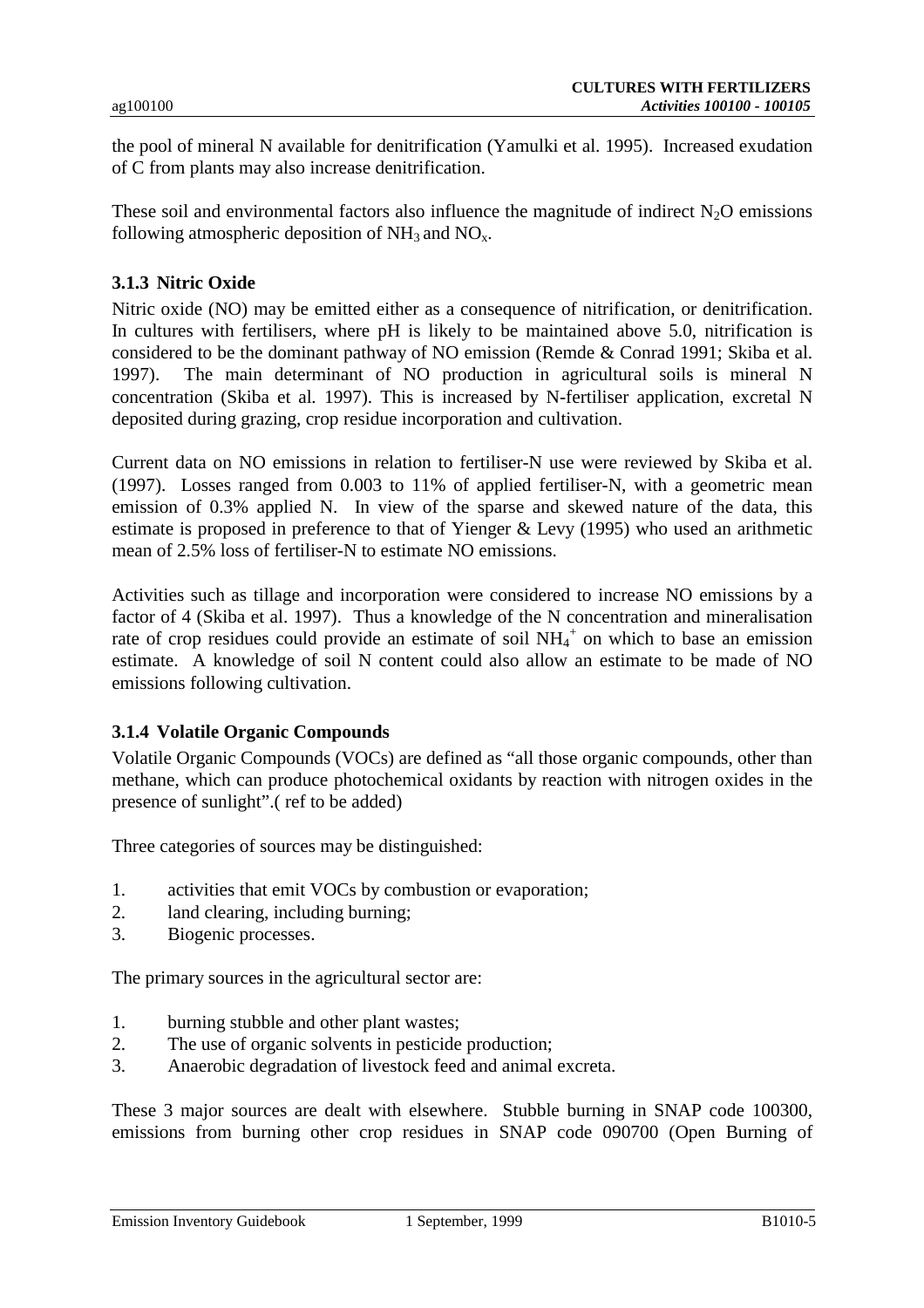Agricultural Wastes). Emissions from livestock manures are included in SNAP Code 100500, Manure Management.

The emission of some VOCs may be of benefit to plants, e.g. to attract pollinating insects, while others may be waste products or a means of losing surplus energy (Hewitt and Street 1992). Ethene emission has been observed to increase when plants are under stress. Factors that can influence the emission of VOCs include temperature and light intensity, plant growth stage, water stress, air pollution and senescence (Hewitt and Street 1992). Emissions of VOCs from plants have usually been associated with woodlands, which predominantly emit isoprenes and terpenes (KÖnig et al. 1996). Hewitt and Street (1992) took qualitative measurements of the major grass and crop species in the UK (except for barley, *Hordeum vulgare*). The only crop species producing any significant emissions was Blackcurrant (*Ribes nigrum*). However these workers cautioned against classifying plants as 'non-emitters' on the basis of limited measurements, as plant growth stage had been shown to be an important factor in emission. The role of the soil as a source or sink of VOCs requires investigation

Hewitt and Street (1992) concluded that trees are the main emitters of non-methane hydrocarbons (NMHCs). Other plants, and crops are negligible in comparison. König et al. (1996) noted that in earlier studies NMHCs had been regarded as the major component of VOC emissions. However KÖnig et al. (1996) found oxygenated VOCs to be the major VOC emissions from cereals. In that study emissions were not invariably greater from trees than from agricultural crops. Total emissions of NMHCs per unit of dry matter ( $\mu$ g g<sup>-1</sup> ha<sup>-1</sup>) were : wheat, 0.01; beech (*Fagus sylvatica*), 0.08-0.20; hornbeam (*Carpinus betulis*), 0.16; rye,0.22-0.27; oilseed rape, 0.20-0.32; birch (*Betula pendula*), 0.56; and oak (*Quercus petrae*), 0.78. Emissions were increased during flowering for rape, but not for rye.

# **3.2 Definitions**

*Animal Manures.* Animal excreta deposited in houses and on yards, collected, either with bedding or without, to be applied to land.

*Livestock excreta.* Livestock excreta deposited at any time, including while grazing.

*Fertilised agricultural grassland.* Grassland, to be used for either cutting grass or conservation, grazing or both, to which synthetic N-fertilisers have been applied.

*Crop residues.* The unharvested parts of crops that are left on the field and ultimately incorporated into the soil.

## **3.3 Controls**

## **3.3.1 Ammonia**

Emissions of  $NH<sub>3</sub>$  from crops have not generally been seen as a major option for control, primarily because the emissions from animal husbandry are much larger and therefore provide greater scope for reducing total emissions.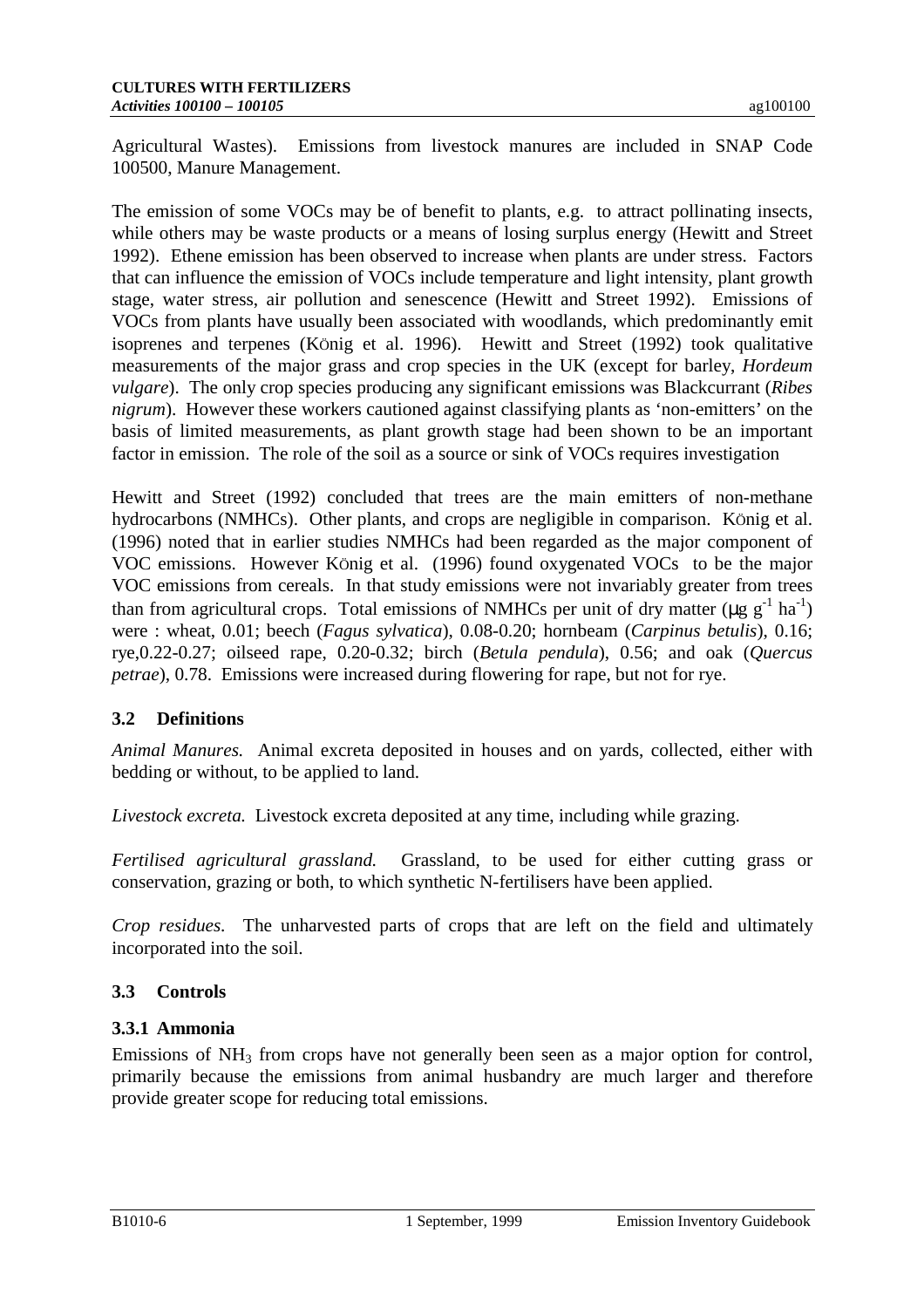However, there may be potential for reducing crop emissions by switching from urea to other N-fertilisers. Urea has been considered to contribute approximately 50% of the fertiliser emissions in western Europe (ECETOC 1994) because of its greater NH<sub>3</sub> volatilisation rate. A potentially effective control of fertiliser emissions would, therefore, be to use alternative Nfertilisers with smaller  $NH_3$  emissions. A further possibility is to add urease regulators/inhibitors to urea fertiliser which are expected to reduce emissions. Costs of these measures would include the differential price of more expensive fertilisers or of inhibitors. However, it should also be noted that urease inhibitors may have other undesirable environmental effects which need to be assessed before these are recommended. The most effective inhibitors have been toxic heavy metals (eg Hg and Cu), and phenolic compounds which may have a general toxicity to micro-organisms (Fenn and Hossner 1985).

As  $NH<sub>3</sub>$  emissions are strongly a function of N supply, another potential control is to use cultivars or crop species which require less N. Use of less N-demanding species and cultivars will generally reduce total produce yields, the costing of which may be difficult because of the close link to produce supply and market values. However, it may be appropriate to consider reduction in fertiliser-N inputs where these have an additional benefit for other environmental effects, such as reducing  $NO<sub>3</sub>$  leaching.

Emissions may also be reduced by placing the fertiliser granule into the soil at the same depth as the seed (*c.* 7-8 cm). This will only be applicable for crops sown in the spring (apart from grass reseeds in autumn). When urea is used care needs to be taken to ensure the fertiliser is not placed so close to the seed that germination is inhibited. The  $NH<sub>3</sub>$  emissions from placement of fertilisers have been estimated to be negligible (assuming that N supply is dimensioned correctly). Deep placement of fertiliser granules is a common technology and has been used for many years in Finland (Aura 1967).

Incorporation of fertiliser-N prior to rice planting, or delaying application until panicle initiation, have been shown to reduce  $NH<sub>3</sub>$  emissions from rice fields (Humphreys et al. 1988). These are already standard practices in the USA (Bacon et al. 1988). Freney et al. (1988) warned that measures to reduce  $NH<sub>3</sub>$  emissions from rice cultivation may not reduce total N losses in soils with large nitrification or denitrification rates.

Reducing fertiliser-N applications to grassland may be effective in reducing NH<sub>3</sub> emissions per unit area. However this will reduce milk yield and liveweight gain, unless extra forage is made available. The provision of such extra forages may increase NH<sub>3</sub> losses, either at grazing or in buildings, by increasing excretal returns.

It should be noted that few of these changes have so far been applied by countries as measures to limit  $NH<sub>3</sub>$  emissions, and further work would be required to provide a detailed evaluation of all these possibilities.

## **3.3.2 Nitrous Oxide**

Since emission of  $N_2O$  is a consequence of nitrification as well as denitrification (e.g. Klemendtsson et al.1988; Arcara et al. 1990), the greatest potential for reducing  $N_2O$ emissions will come from reducing mineral N  $(NH<sub>4</sub><sup>+</sup>$  and  $NO<sub>3</sub><sup>-</sup>)$  concentrations in soils. This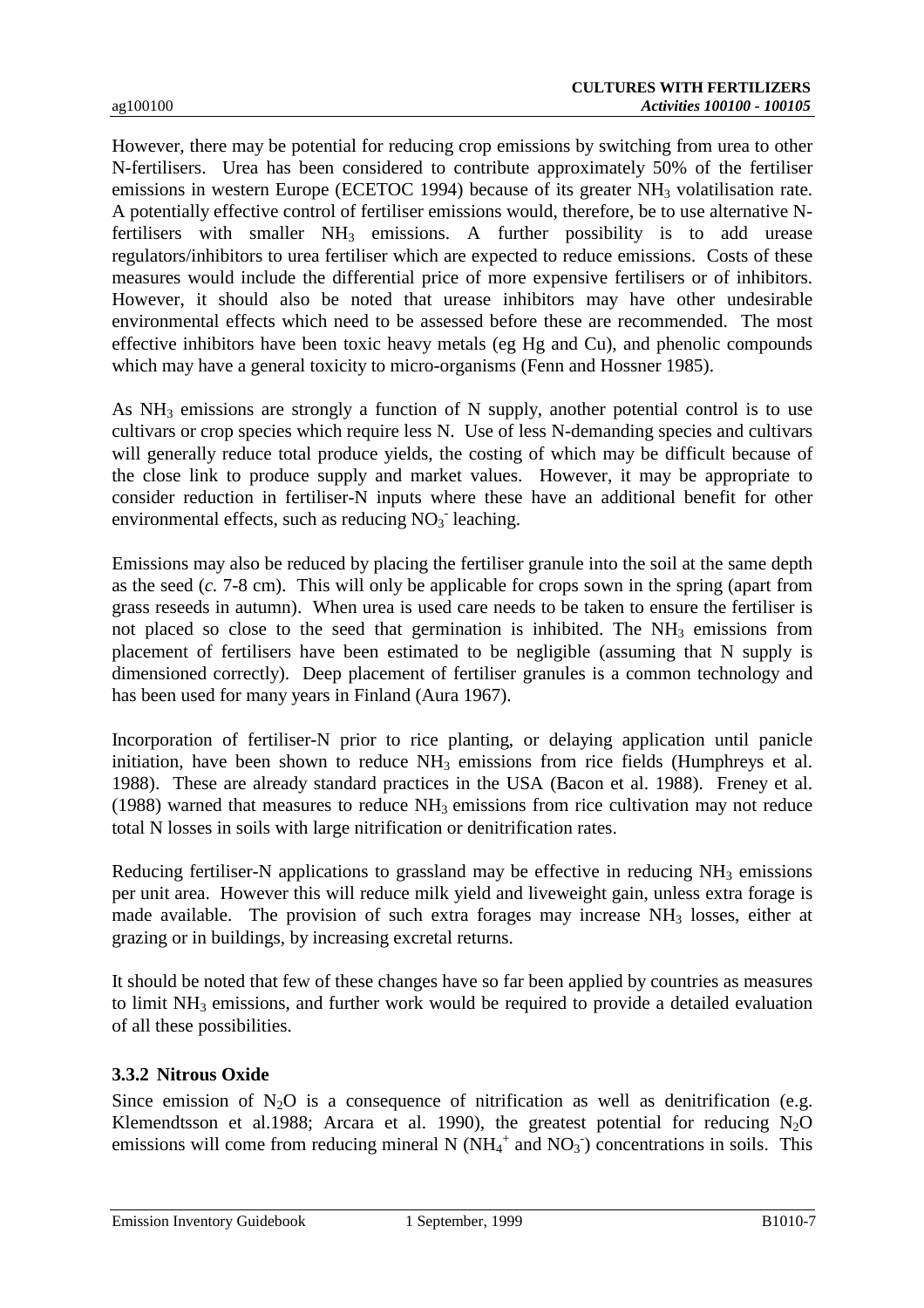may be done most simply by reducing inputs of fertiliser-N. As stated in section 3.2.1, such a measure will have a significant cost if it reduces crop yields. However some scope may remain for better matching of N-fertiliser to crop requirement. This may be done by avoiding N applications in excess of the economic optimum. Such applications are sometimes made as an insurance against under-fertilising. To reduce the likelihood of excessive N fertilisation care should be taken, when deciding N-fertiliser applications, to make full allowance for N available in the soil from previous crop residues, organic manure applications and mineralisation of soil organic matter. Careful timing of fertiliser-N application may also reduce  $N_2O$  emissions. Crops and soil microbes may be regarded as being in direct competition for the mineral N in soil (Recous et al. 1988). If large amounts of N-fertiliser are applied to the soil at times when plant growth is limited, and when soil moisture and temperature are favourable, denitrifying and nitrifying bacteria may use the mineral N as a substrate. However if the N-fertiliser is applied to an actively-growing crop, much of it may be taken up quickly by the crop, and removed from sites of bacterial activity. Timing of fertiliser-N application to coincide with crop demand is already recommended in many countries to reduce NO<sub>3</sub> leaching. Preliminary results from a UK study (S Ellis pers. comm.) suggest this strategy may also be effective in reducing  $N_2O$  emissions.

The effect of fertiliser type on the emission of  $N_2O$  is inconclusive, and is therefore not included in the IPCC methodology. However, some studies suggest, that fertiliser - induced emissions of  $N_2O$  may be greater with the use of anhydrous ammonia and organic N fertilisers (Bouwman, 1996).

Timing the incorporation of crop residues, to avoid incorporating when soils are poorly aerated, may also give some reduction in  $N<sub>2</sub>O$  emissions (Flessa and Beese 1995). The relative importance of nitrification and denitrification need to be defined, if correct soil management is to be applied. Mitigation options to reduce  $N_2O$  emissions from agricultural soils are further discussed by Mosier et al. (1996).

## **3.3.3 Nitric Oxide**

Since, in temperate climates, NO emissions are considered to be predominantly a consequence of nitrification, the use of urea fertiliser may produce larger NO emissions than equivalent amounts of N applied as AN. While at present there is insufficient data to discriminate between fertiliser-N sources (Skiba et al*.* 1997), the substitution of AN for urea to reduce NH3 emissions, may also give some reduction in NO emissions.

Currently the only other possible option is to ensure that applications of N-fertiliser are no greater than is needed for optimum crop yield, by making full allowance for the N supplied by crop residues, organic manures, previous N-fertiliser applications, and mineralisation of soil N. Fertiliser application should also be timed to match crop demand.

# **3.3.4 Volatile Organic Compounds**

No potential controls have been proposed for VOC emissions from fertilised crops.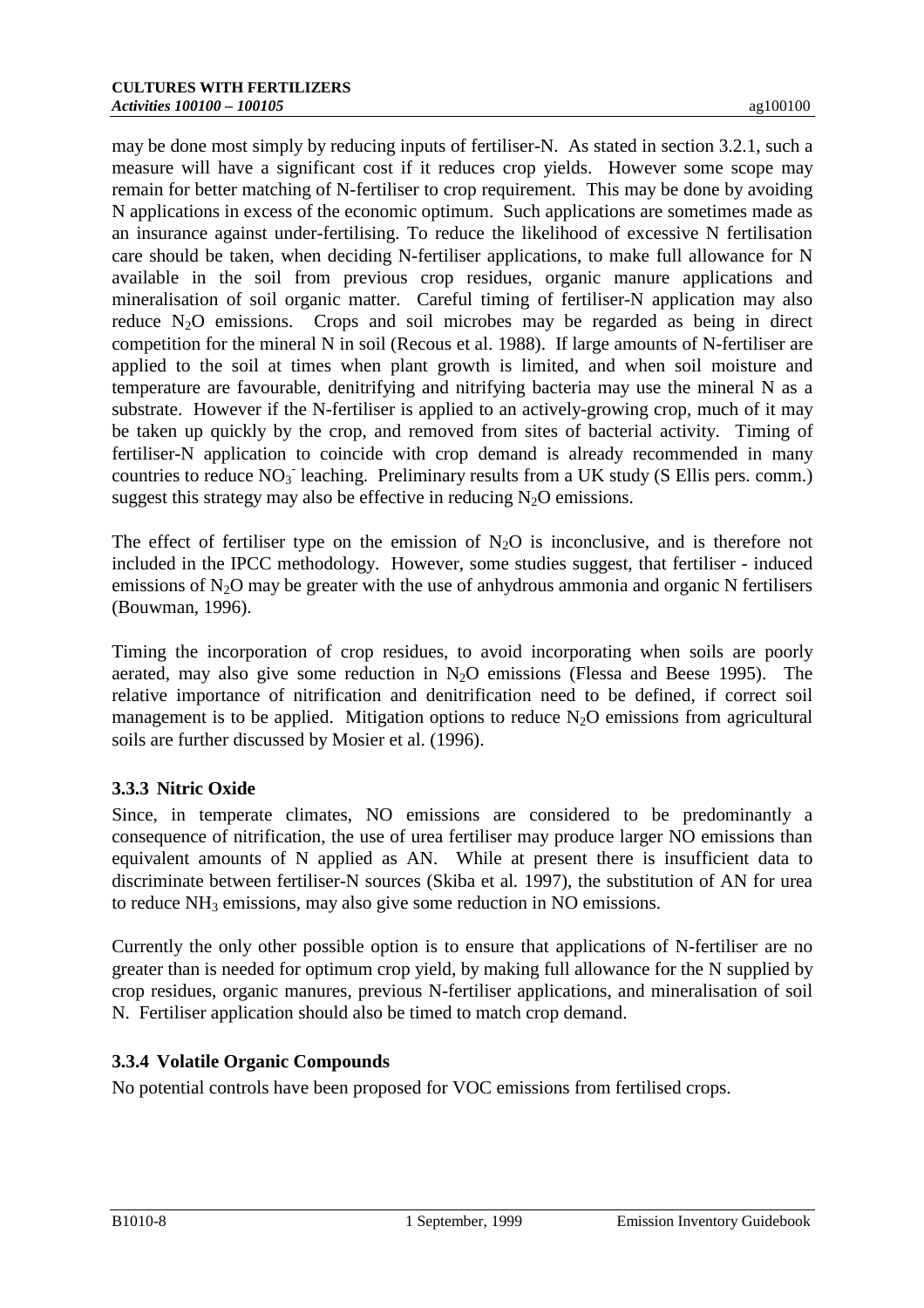# **4 SIMPLER METHODOLOGY**

#### **4.1 Ammonia**

Noting the interdependence of direct fertiliser emissions and subsequent emissions from foliage and decomposing material of fertilised vegetation, the emissions are treated here as a single integrated term. These are estimated as % losses of the fertiliser-N use for each of the main fertiliser categories. In the simple methodology the % N emissions factors are taken to be the same for all countries. Soil type and climate are expected to affect emissions and an approach is given in the detailed methodology (section 5) to account for this.

The emission factors for the simple methodology are provided in Table 4.1. These are based largely on the estimates of Asman (1992), ECETOC (1994) and Sutton et al. (1995b). The combined fertiliser-plant emission factors are smaller than the totals of ECETOC (1994), since in the original estimates of ECETOC their emissions factors referred to just fertiliser losses, while they provided an additional emission from indirect foliar emissions (not shown in Table 4.1). In contrast the estimates here are larger than the estimates of Sutton et al. (1995b).

It should be noted that the estimates published by Buijsman et al. (1987) are now considered to be out of date and overestimate  $NH<sub>3</sub>$  emissions.

To calculate NH3 emissions from fertilised cultures in a country, the use of each fertiliser type (expressed as mass of fertiliser-N used per year), is multiplied by the appropriate emission factor, and the emissions for the different fertiliser types summed. A simple spreadsheet for this calculation is provided in the detailed methodology (see section 5). Emissions of NH3- N from fertilisers applied to grass cut for hay or silage may be calculated using the same factors as for arable and other crops. Separate emission factors are used for NH<sub>3</sub> emission from grazed grassland.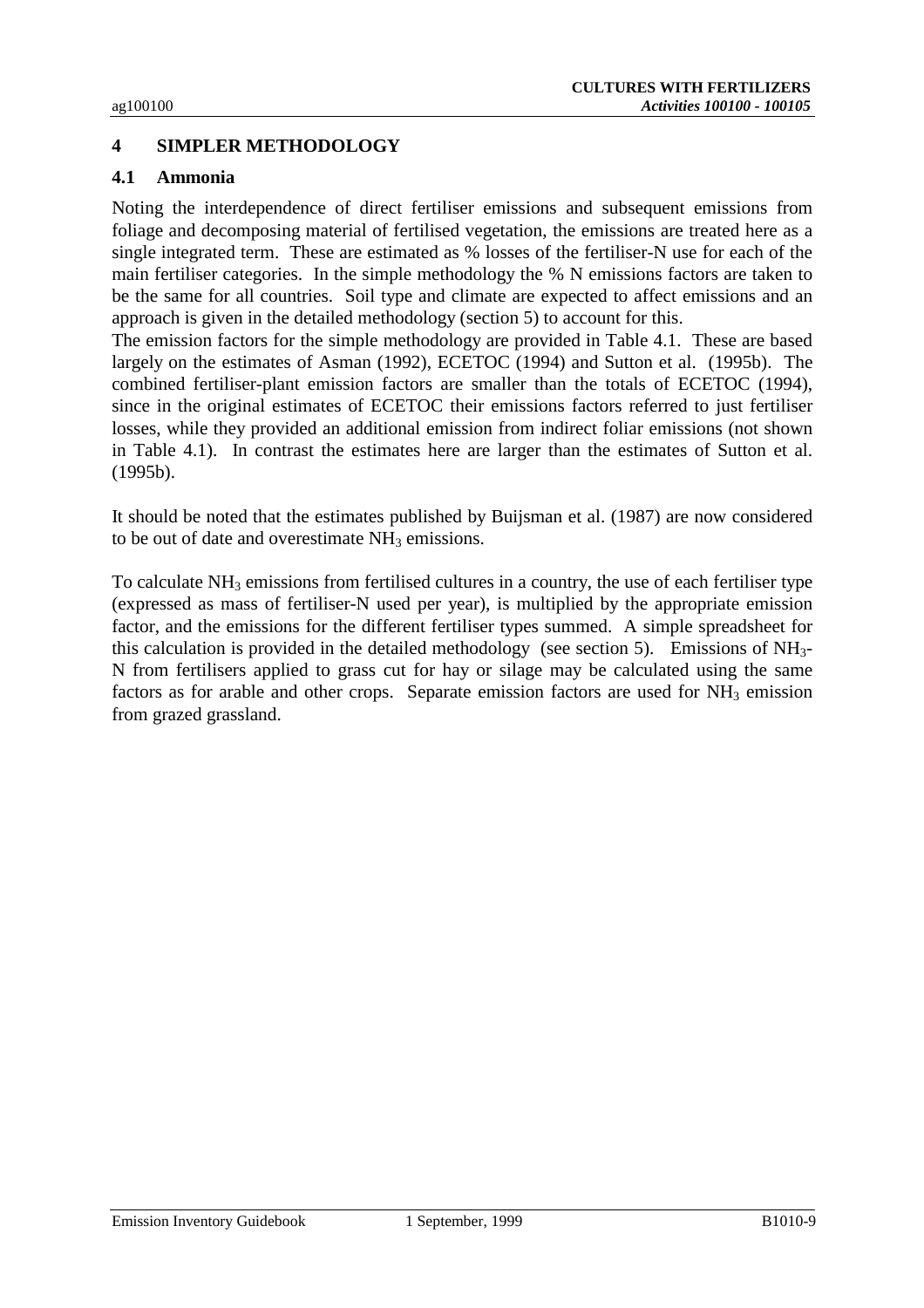Table 4.1: Simpler methodology estimates of total NH<sub>3</sub> emissions from cultures due to **fertiliser volatilisation, foliar emissions and decomposing vegetation (second column). The estimates are compared with other literature values. Values are kg NH3-N volatilized per kg of N in fertilisers applied (100\* NH3-N/fertiliser N).**

| <b>Fertiliser type</b>                                 | <b>Present</b><br>simpler<br>methodology to | <b>Asman</b> (1992)<br>(Europe) | <b>ECETOC</b> (1994)<br><b>Group II</b><br><b>European</b> | Sutton et al.<br>$(1995)$ (UK) |
|--------------------------------------------------------|---------------------------------------------|---------------------------------|------------------------------------------------------------|--------------------------------|
|                                                        | apply                                       |                                 | countries)                                                 |                                |
| <b>Estimates from</b>                                  | fertiliser and                              | fertiliser                      | fertiliser                                                 | fertiliser and                 |
|                                                        | plants                                      |                                 |                                                            | plants                         |
| Ammonium sulphate                                      | .08                                         | .08                             | .10                                                        |                                |
| Ammonium nitrate                                       | .02                                         | .02                             | .02                                                        | .01                            |
| Calcium ammonium nitrate                               | .02                                         | .02                             | .02                                                        | .01                            |
| Anhydrous ammonia                                      | .04                                         | .01                             | .04                                                        |                                |
| Urea                                                   | .15                                         | .15                             | .15                                                        | .10                            |
| Combined ammonium phosphates                           |                                             | .04                             | .05                                                        |                                |
| (generally di-ammonium                                 |                                             |                                 |                                                            |                                |
| phosphate)                                             |                                             |                                 |                                                            |                                |
| Mono-ammonium phosphate                                | .02                                         |                                 |                                                            |                                |
| Di-ammonium phosphate                                  | .05                                         |                                 |                                                            |                                |
| Other complex NK, NPK fert                             | .02                                         | $.02.5-.04$                     | .02                                                        | .025                           |
| Nitrogen solution (mixed urea and<br>ammonium nitrate) | .08                                         |                                 | .08                                                        |                                |

To estimate  $NH_3$  emissions from grazed grassland, Jarvis and Bussink (1990) proposed a function of the form

$$
V = a bN.
$$
 (1)

where  $V = NH_3-N$  emission  $N =$  fertiliser-N application (kg ha<sup>-1</sup>)

This function was subsequently updated and used to calculate grazing emissions for the UK (Pain et al. 1997),where:

 $V = -2.27 + 0.0683N$  (2)

To estimate  $NH_3$  emissions from grazed grassland, b will be equal to the average annual fertiliser-N application to grazed grass. This approach estimates both emissions from fertiliser-N, and subsequent emissions from excreta deposited during grazing. In the studies from which these data were derived, AN or calcium ammonium nitrate were the sources of fertiliser-N

Thus the above equation may underestimate losses from grassland when urea is applied. No distinction is made between emissions from cattle and sheep. However in general less fertiliser-N is applied to grass grazed by sheep, usually  $\langle 100 \text{ kg ha}^{-1} \text{ yr}^1$ , and so in practice emissions from sheep grazing are not likely to be greatly overestimated.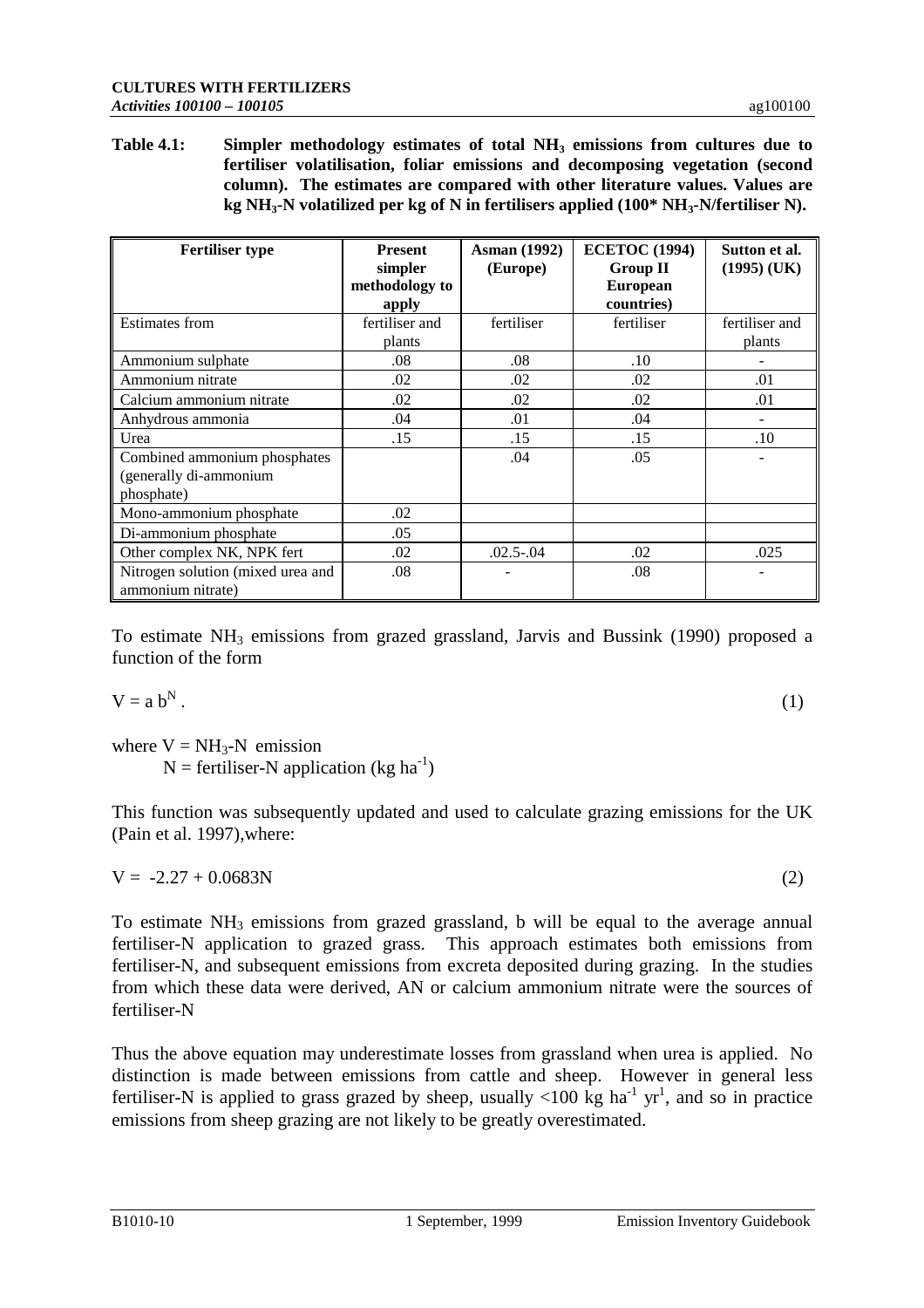Equation (2) was derived almost entirely from measurements of  $NH_3$  emissions in N-W Europe. The relationship may not give accurate estimates of emissions from grazing in drier, or warmer climates.

### **4.2 Nitrous Oxide**

The methodology used here follows the approach taken by IPCC/OECD (1997) in order to maintain consistency between the different emission inventories. Emissions arising from manure application are dealt with in SNAP Code 100500, Manure Management. The IPCC detailed methodology requires the following input data:

- 1. Total synthetic fertiliser-N applied
- 2. Total N content of fertilised crop residues, biological  $N_2$  fixation and excreta from grazing animals returned to the soil.
- 3. Area of organic soils (histosols) cultivated in the country.
- 4. Estimate of atmospheric emission of  $NH_3$  and  $NO<sub>x</sub>$ .
- 5. Estimate of N lost from soils by leaching and runoff.

These input data can be estimated from FAO data (see IPCC/OECD 1997), see Table 4.2.

### **Table 4.2: Summary of IPCC source categories (IPCC Guidelines for National Greenhouse Gas Inventories, Volume 2: Workbook, 1997) to be reported as CORINAIR sub-sectors for agriculture.**

| <b>CORINAIR SUB-</b>        | <b>IPCC N<sub>2</sub>O SOURCE (IPCC WORKBOOK WORKSHEET</b>                         |  |  |  |  |  |  |  |
|-----------------------------|------------------------------------------------------------------------------------|--|--|--|--|--|--|--|
| <b>SECTOR</b> (snap code)   |                                                                                    |  |  |  |  |  |  |  |
| Cultures with/without       | - Direct soil emission due to N-inputs excluding manure (4-5, sheet 1,             |  |  |  |  |  |  |  |
| fertilisers (100100.100200) | excluding animal waste Faw)                                                        |  |  |  |  |  |  |  |
|                             | - Direct soil emissions due to histosol cultivation (4-5, sheet 2)                 |  |  |  |  |  |  |  |
|                             | - Direct soil emissions from grazing animals; pasture, range & paddock (4-5,       |  |  |  |  |  |  |  |
|                             | sheet $3)$                                                                         |  |  |  |  |  |  |  |
|                             | - Indirect emissions due $NH_3$ and $NO_x$ emissions from synthetic fertiliser use |  |  |  |  |  |  |  |
|                             | and grazing animals (4-5, sheet 4, excluding animal waste used as fertiliser)      |  |  |  |  |  |  |  |
|                             | - Indirect emissions due N leaching/runoff from synthetic fertiliser use and       |  |  |  |  |  |  |  |
|                             | grazing animals (4-5, sheet 5, excluding animal waste used as fertiliser           |  |  |  |  |  |  |  |
| <b>Manure Management</b>    | - Manure management: 6 waste management systems (4-1, sheet 2, excluding           |  |  |  |  |  |  |  |
| (100500)                    | pastue, range & paddock)                                                           |  |  |  |  |  |  |  |
|                             | - Direct soil emissions due to manure N-inputs excluding grazing animals (4-5,     |  |  |  |  |  |  |  |
|                             | sheet 1, row for animal waste Faw only)                                            |  |  |  |  |  |  |  |
|                             | - Indirect emissions due $NH_3$ and $NO_x$ emissions from animal waste excluding   |  |  |  |  |  |  |  |
|                             | grazing animals (4-5, sheet 4, animal waste used as fertiliser only)               |  |  |  |  |  |  |  |
|                             | - Indirect emissions due N leaching/runoff from animal                             |  |  |  |  |  |  |  |
|                             | waste excluding grazing animals (4-5, sheet 5, animal waste used as fertiliser     |  |  |  |  |  |  |  |
|                             | only)                                                                              |  |  |  |  |  |  |  |

The default emission factors for the above are given in Table 4.3. More detail may be obtained from IPCC Worksheet 4-5, sheets 1-5.

Emission Inventory Guidebook 1 September, 1999 B1010-11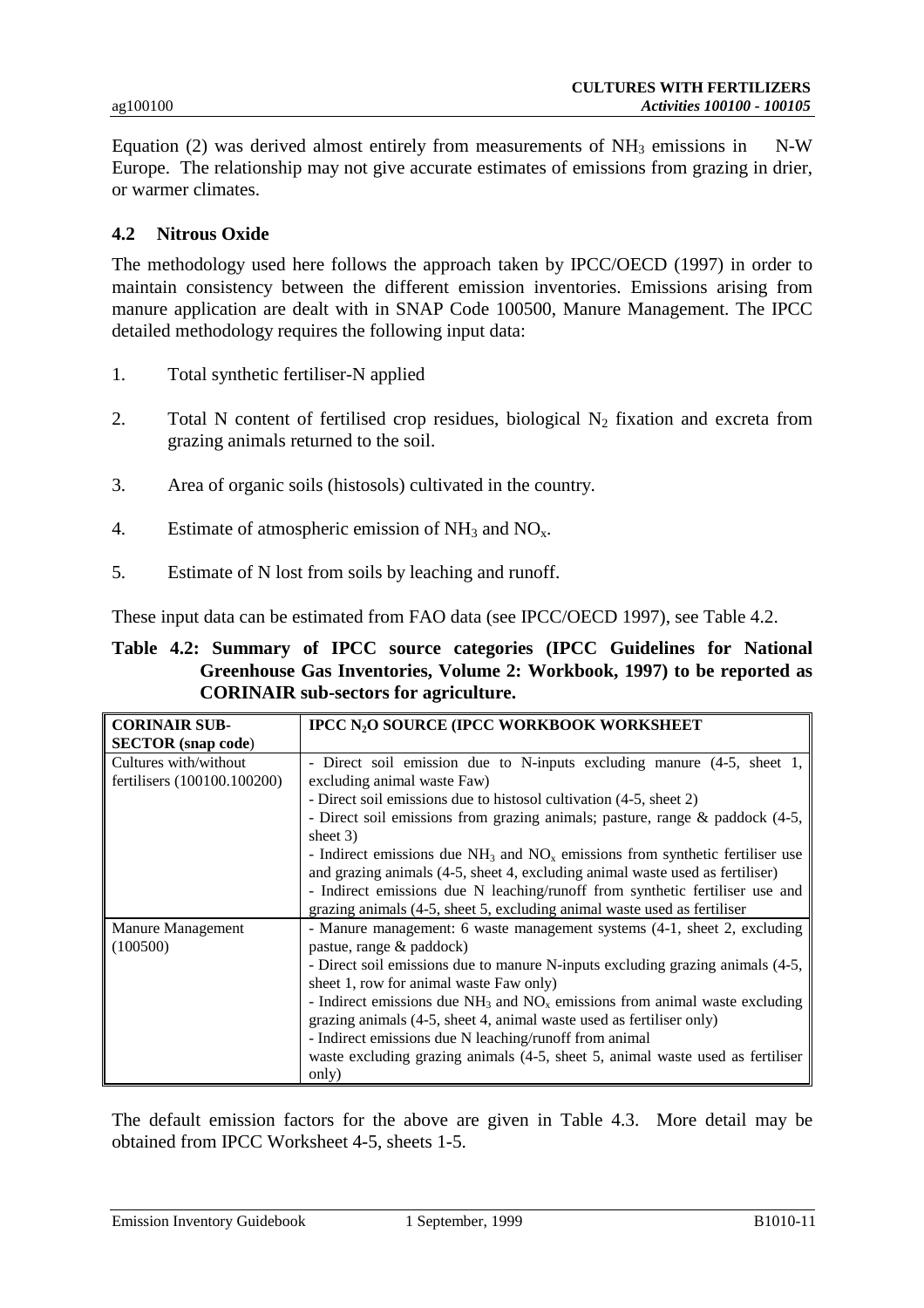The  $N_2O$  emission may be calculated as :

 $FN_2O-N = 0.0125$  \* 'net' N inputs  $0.02$  \* 'net' N inputs from grazing +  $0.01$  \* (NH<sub>3</sub>)  $+$  NOx-N emissions to atmosphere  $+$  0.025  $*$  N (leached and/or run off) (3) where units are generally expressed as  $kg N ha^{-1} yr^{-1}$ .

In the case of organic soils (histosols) an additional emission of 5 kg N ha<sup>-1</sup> yr<sup>-1</sup> is added (Table 4.3).

The IPCC guidelines estimate direct soil emissions as a fraction of N inputs to soils, excluding  $NH_3$  emissions. This 'net' N input is calculated for N-fertilisers as :

'net' N input (kg N ha<sup>-1</sup>) = fertiliser-N input (kg N ha<sup>-1</sup>) \* 0.9 (4)

To calculate the subsequent  $N_2O$  emission, this 'net' N input is multiplied by the emission factor  $0.0125$  kg N<sub>2</sub>O-N per kg 'net' N input.

 $FN<sub>2</sub>O$  (fertiliser) = 'net' fertiliser-N input (kg N ha<sup>-1</sup>) \* 0.0125 N<sub>2</sub>O-N kg N input<sup>-1</sup>  $input^{-1}$  (5)

For excretal N deposited during grazing, the 'net' N input is calculated as :

$$
"net" input (kg N ha-1) = Excretal-N input (kg N ha-1) * 0.8
$$
\n(6)

An estimate of excretal-N deposited during grazing is given for each major livestock class in SNAP Code 100500, Manure Management.

To calculate  $N_2O$  emissions from N deposited during grazing, the 'net' N input is multiplied by the emission factor 0.02 kg N<sub>2</sub>O-N per kg 'net' grazing N input

 $FN<sub>2</sub>O$  (grazing) = 'net' grazing N input (kg N ha<sup>-1</sup>) \* 0.02 kg N<sub>2</sub>O-N kg N input<sup>-1</sup> .. (7)

**Table 4.3: Default emission factors for N2O emissions from cultures with fertiliser (IPCC/OECD, 1995)**

| Source of $N_2O$                                     | <b>Emissions Factor</b>                                                                       |
|------------------------------------------------------|-----------------------------------------------------------------------------------------------|
| Direct soil emissions                                |                                                                                               |
| N inputs (fertiliser, biological N fixation and crop | $0.0125$ kg N <sub>2</sub> O-N/kg 'net' N input <sup>-1</sup>                                 |
| $residues$ <sup>#</sup>                              |                                                                                               |
| cultivation of histosols                             | 5 kg N <sub>2</sub> O-N ha <sup>-1</sup> yr <sup>-1</sup>                                     |
| Excretal N deposited during grazing +                | $0.02$ kg N <sub>2</sub> O-N kg 'net' N input <sup>-1</sup>                                   |
|                                                      |                                                                                               |
| Indirect emissions                                   |                                                                                               |
| Emission of $NH_3$ and $NO_x$                        | 0.010 kg N <sub>2</sub> O-Nkg NH <sub>3</sub> -N and NO <sub>x</sub> -N emitted <sup>-1</sup> |
| N leaching and runoff                                | 0.025 kg N <sub>2</sub> O/kg N leached or lost by run of $f^{-1}$                             |

# Manure N inputs are dealt with in SNAP Code 100500, Manure Management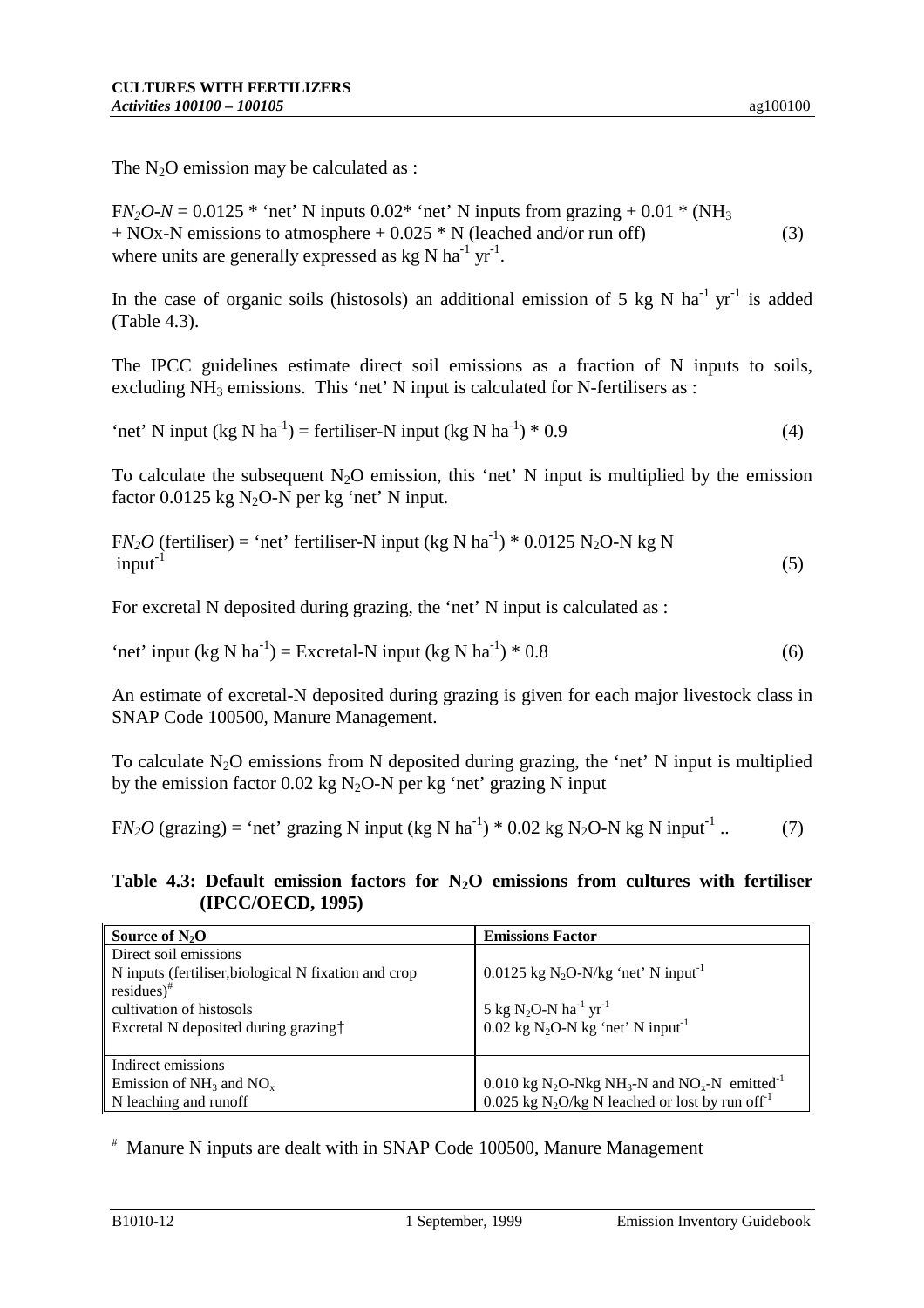The IPCC estimates were developed for wide area estimates to be integrated up to the global scale. As such a number of simplifications had to be made to suit the availability of data. A key approximation on this scale is that atmospheric N deposition equated to atmospheric emissions of  $NH_3$  and  $NO_x$ . On a European scale, and particularly within the Convention on Long Range Transboundary Air Pollution, this might be considered an unacceptable simplification, given the different locations of source and sink areas. In this case atmospheric N deposition estimates should be taken from national estimates or EMEP (e.g. Barrett & Berge 1996).

It should be recognised that although  $N_2O$  emissions as a function of atmospheric N inputs will be significant, for fertilised agricultural land these will generally be small compared with emissions resulting from fertiliser-N inputs. This term should nevertheless be included to maintain consistency across different land-uses.

## **4.3 Nitric Oxide**

A simple methodology similar to that described by the IPCC for  $N_2O$  flux estimates is applied for estimating NO emissions, i.e. emissions that arise directly as a result of N-fertiliser application. To estimate NO emissions, the total usage of mineral N-fertiliser in the country is required. Emissions of NO-N are calculated as 0.3% of total fertiliser-N applied (Skiba et al. 1997). This 0.3% value was derived from a much smaller data set compared to the equivalent value used for the  $N_2O$  fertiliser induced emission calculation. The certainty in the 0.3% value can therefore be greatly increased by further rigorous intensive measurements.

## **4.4 VOCs**

An approach for estimating the emissions from grassland and crop is given in Chapter 110400, Natural Grassland. The same approach may be adopted here. It is important to use the same land use data as for other emitted species, and to avoid double counting. If the method given in Chapter 110400 is used, emissions from fertilised agricultural land must be reported under Chapter 100100.

# **5 DETAILED METHODOLOGY**

## **5.1 Ammonia**

## **5.1.1 Emissions from crops and cut grassland**

To provide a more detailed methodology it is desirable to distinguish between the different climates and soil types for different countries. The justification for this is well established, as crop emissions are known to be larger in warmer climates (Fenn and Hossner 1985), while soil emissions (direct fertiliser losses) generally increase at higher soil pH (e.g. Whitehead and Raistrick 1990). Given the need to generalize, only a broad scale approach is possible to apply these known differences in inventories. A first attempt has been applied by ECETOC (1994), and is used as the basis for the present classification. Countries are categorized into 3 types: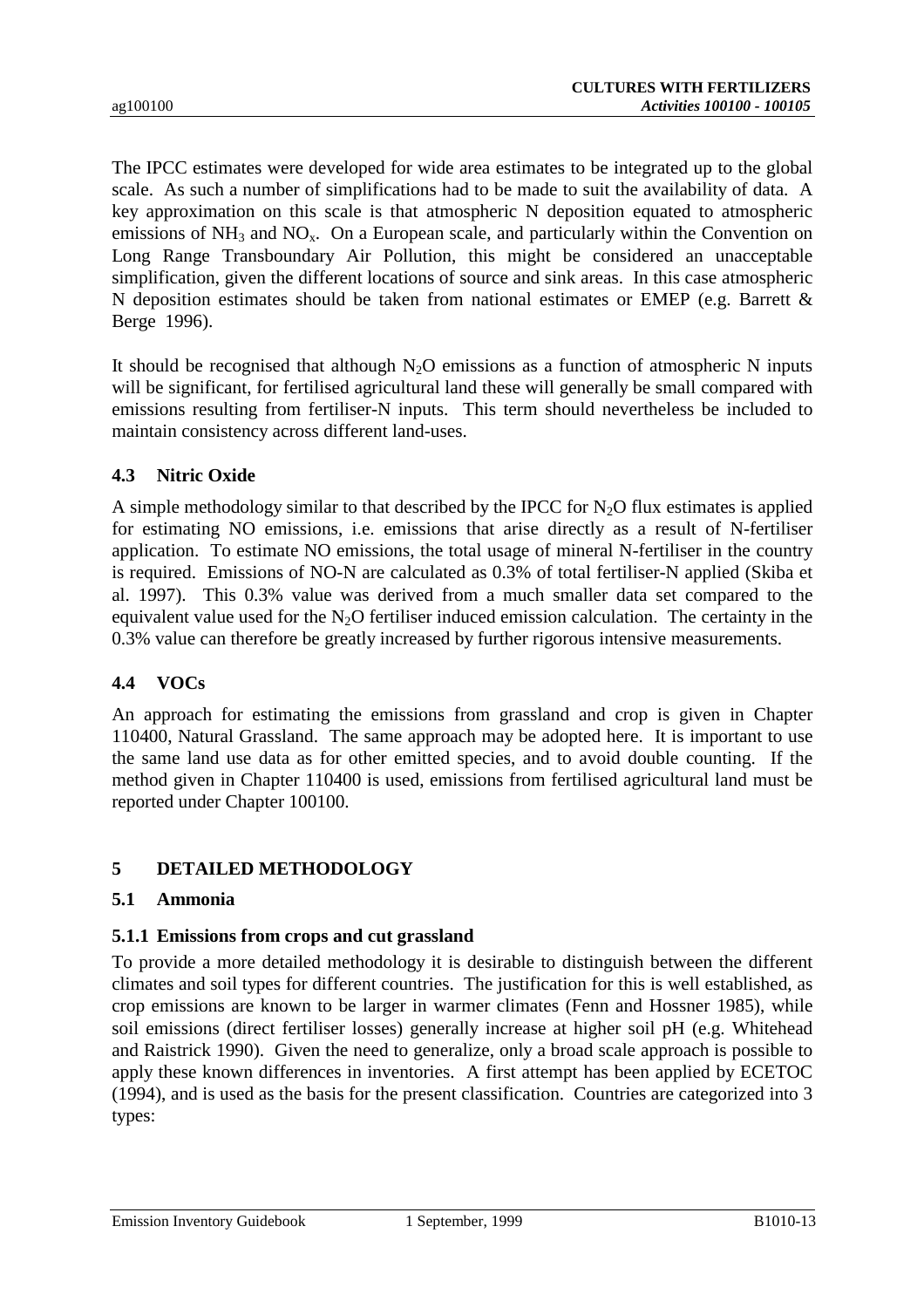- Group I Warm temperate countries with a large proportion of calcareous soils (e.g. Greece, Spain).
- Group II Temperate and warm-temperate countries with some calcareous soils (or managed with soil  $pH > 7$ ), but with large areas of acidic soils (e.g. Italy, France, UK, Eire, Portugal, Belgium, Netherlands, Luxembourg.
- Group III Temperate and cool-temperate countries with largely acidic soils (e.g. Nordic countries, Germany, Switzerland, Austria).

The countries listed in brackets are as assigned by ECETOC (1994), which restricted its coverage to western Europe. Other UNECE countries may be added to this classification. Here the main extension would be that countries with subtropical and continental climates (eg Eastern Mediterranean, Southern Steppe) would be expected to fall into Group I.

In respect of urea, a greater  $NH_3$  loss on calcareous soils may not be justified. While  $NH_3$ losses from AS and AN have been found to increase markedly with increasing pH (e.g. Whitehead and Raistrick 1990), NH<sub>3</sub> loss from urea is less dependent on initial soil pH, since hydrolysis of urea will increase pH immediately around the fertiliser granule to *c.* 9.2 (Fenn 1988). Moreover reaction with calcium ions reduces the volatilisation potential of  $(NH<sub>4</sub>)<sub>2</sub>CO<sub>3</sub>$  produced by urea hydrolysis (Fenn and Hossner 1985). In contrast to other Nfertilisers, NH<sub>3</sub> loss from urea did not increase consistently with pH, and was not greater on a calcareous soil (Whitehead and Raistrick 1990). This was considered due to differences in cation exchange capacity (CEC). Whitehead and Raistrick (1993) also found losses of NH3 from cattle urine were no greater on calcareous than on non-calcareous soils. The best correlation with  $NH_3$  loss was with CEC. Gezgin and Bayrakli (1995) measured  $NH_3$  losses from urea, AS and AN on calcareous soils in Turkey. Losses from AS (*c*. 16%) and AN (*c.* 5%) were greater than those measured on non-calcareous soils by Somner and Jensen (1994), which were <5% and <2% respectively. However losses from urea at *c*. 8% were less than those measured by Sommer and Jensen (1994). Nevertheless a greater emission factor for urea in Group 1 countries is justified by the greater temperatures. The large proportion of calcareous soils will however increase NH3 losses from AS (Fleisher et al. 1987).

Values of emission estimates for the more detailed methodology are provided in Table 5.1. A simple spreadsheet is provided for calculating culture  $NH<sub>3</sub>$  emissions in Table 9.1.

## **5.1.2 Emissions from grazed grassland**

Van der Weerden and Jarvis (1997) reviewed data from field measurements of NH3 loss following application of N fertilisers to grassland and arable land. They concluded that  $NH<sub>3</sub>$ losses from urea are greater by a factor of 2 on grassland. This greater potential for  $NH<sub>3</sub>$  loss had been attributed to greater urease activity in grassland soils by O'Toole and Morgan (1985). This will give the following  $NH_3$  losses (kg  $NH_3-N$  kg fertiliser  $-N^{-1}$  applied) for urea:

Arable land 0.16 (Zone I), 0.12 (Zones II and III); Grassland 0.30 (Zone I), 0.25 (Zones II and III).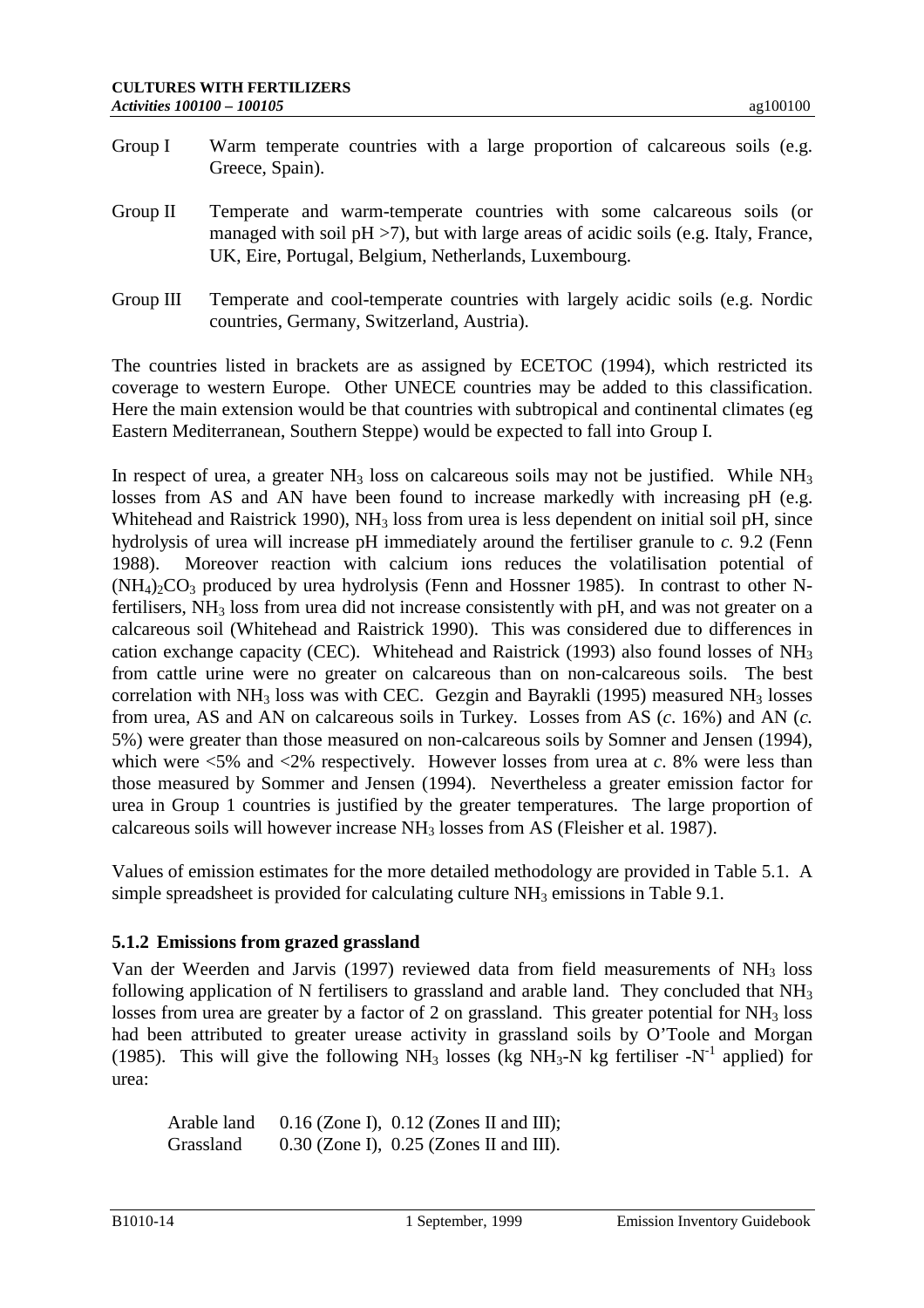These coefficients are for estimating emissions only from grass that is cut. The method for calculating NH3 emissions from grazed grassland is given in Section 4.1

**Table 5.1: Detailed methodology estimates of total NH3 emissions from cultures due to N fertiliser volatilisation, foliar emissions and decomposing vegetation. Values are kg NH3-N volatilised per kg fertiliser-N applied (100 \* NH3- N/fertiliser-N-1)**

| <b>Fertiliser type</b>                               | <b>Group I</b> | <b>Group II</b> | <b>Group III</b> |
|------------------------------------------------------|----------------|-----------------|------------------|
| Ammonium sulphate                                    | .15            | .10             | .05              |
| Ammonium nitrate                                     | .03            | .02             | .01              |
| Calcium ammonium nitrate                             | .03            | .02             | .01              |
| Anhydrous ammonia                                    | .04            | .04             | .04              |
| Urea                                                 | .20            | .15             | .15              |
| Combined ammonium phosphates (generally di-ammonium  | .05            | .05             | .05              |
| phosphate)                                           |                |                 |                  |
| Other complex NK, NPK fertilisers                    | .03            | .02             | .01              |
| Nitrogen solutions (mixed urea and ammonium nitrate) | .08            | .08             | .08              |

#### **5.1.3 Emissions from Rice Fields**

Losses of  $NH<sub>3</sub>$  following applications of N-fertiliser to flooded rice soils are considered to be potentially greater than from other cropping systems (Fenn and Hossner 1985). Vlek and Crasswell (1979) measured NH3 losses of up to 50% of urea-N applied, and up to 60% of AS-N. More recent studies of NH<sub>3</sub> emissions following urea application to flooded soils, have measured losses in the range *c*. 8-56% of urea-N, with a median loss of 30%. Many of these studies used micrometeorological techniques. Patel et al. (1989), in a review, concluded that earlier studies using chambers, had overestimated NH<sub>3</sub> losses in the field.

A loss coefficient of 0.30 NH<sub>3</sub>-kg N kg Urea-N applied<sup>-1</sup> should therefore be used to calculate NH<sub>3</sub> emissions from flooded rice fields.

As noted above, application of fertiliser-N to flooded rice fields is not standard practice in all countries. When application is either to the soil before flooding, or when the crop is at panicle initiation, losses will be significantly less. In such cases, emissions should be calculated using the coefficients given in Table 4.2.

No data was found on  $NH_3$  losses following AN application to rice fields. In the absence of more specific data, emissions should be calculated from Table 4.2. Fillerey and De Datta (1987), found  $NH_3-N$  losses of 37% from AS applied to flooded rice fields. We propose using the same loss coefficients for AS as for urea, when estimating  $NH<sub>3</sub>$  losses from rice field.

#### **5.2 Nitrous Oxide**

No more detailed methodology is proposed for estimating emissions of  $N_2O$ . However countries may use their own estimates for any step in the IPCC method if this will increase

Emission Inventory Guidebook 1 September, 1999 B1010-15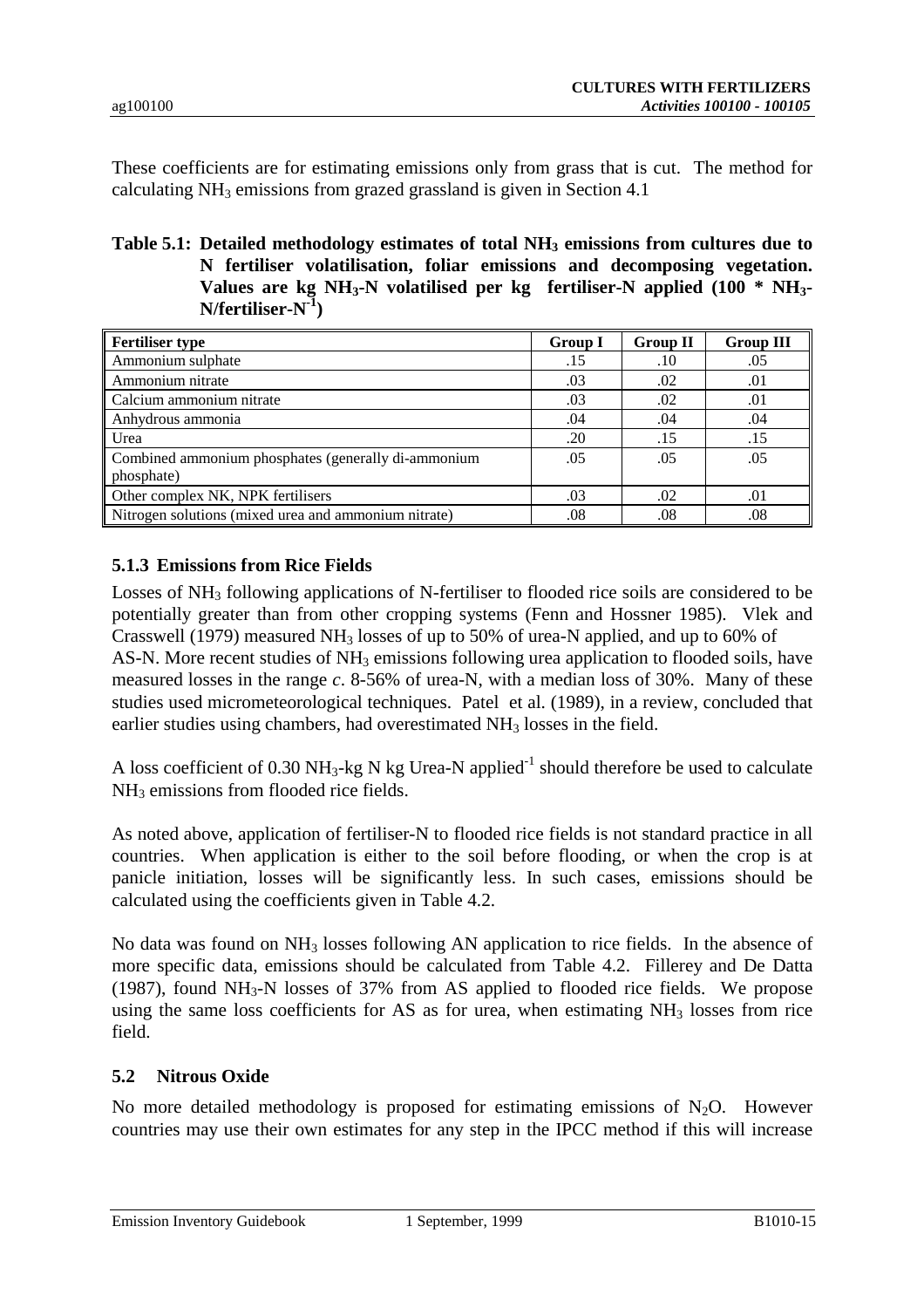precision. In particular countries are encouraged to estimate  $NH<sub>3</sub>$  losses using the methods described in this chapter, rather than the IPCC default values.

# **5.3 Nitric Oxide**

A more detailed methodology, based on the soil temperature and the land use type has been developed by Williams et al. (1992).

 $F_{NO} = A * exp(0.071 * T_s)$  (8)

where

| $F_{NO}$ | $\equiv$ . | NO flux, $(ng Nm^{-2} s^{-1})$                                               |
|----------|------------|------------------------------------------------------------------------------|
| Ts       | $=$        | Soil temperature, (degrees Celsius)                                          |
| A        | $\equiv$   | Experimentally derived constant for the land use types of grasslands and     |
|          |            | pasture, forests and urban trees, and the individual agricultural categories |

To improve this approach, N input and soil moisture contents (Meixner, 1994) need to be included in the equation. However at this stage, there is no sufficiently robust analysis to use as a basis for a more detailed methodology. This methodology produces much greater estimates of NO emission than are given by the simple methodology, and the authors conclude it is not appropriate to use at this stage. Details of this method are given in chapter 110300.

# **5.4 VOCs**

See section 4.4.

## **6 RELEVANT ACTIVITY STATISTICS**

Information is required on the annual consumption of major N- fertiliser types by each country. This may be obtained from IFA (1992) as well as from national agricultural censuses. Information may also be required on the amounts and N concentrations of crop residues returned to the soil. This may be obtained from statistics on crop production. The amounts of N deposited by animals while grazing are given in SNAP Code 100500, Manure Management. The area of organic soils (histosols) under cultivation is also useful. Finally information is needed on emissions of  $NH<sub>3</sub>$  and  $NO<sub>x</sub>$ .

Where spatially disaggregated inventories of fertilised culture emissions are required (section 12), information on the spatial distribution of different crop types and average N-fertiliser inputs to each crop type may be used. In the absence of data on the use of different fertilisers for crop types, the average N-fertiliser inputs to crops may be combined with the average  $NH<sub>3</sub>$ emission factor for a country estimated according to Tables 9.1, 9.2 and 9.3 as: Total NH<sub>3</sub>/N<sub>2</sub>O/NO emission/total N-fertiliser consumption. All the activity statistics required are summarised in Table 9.4.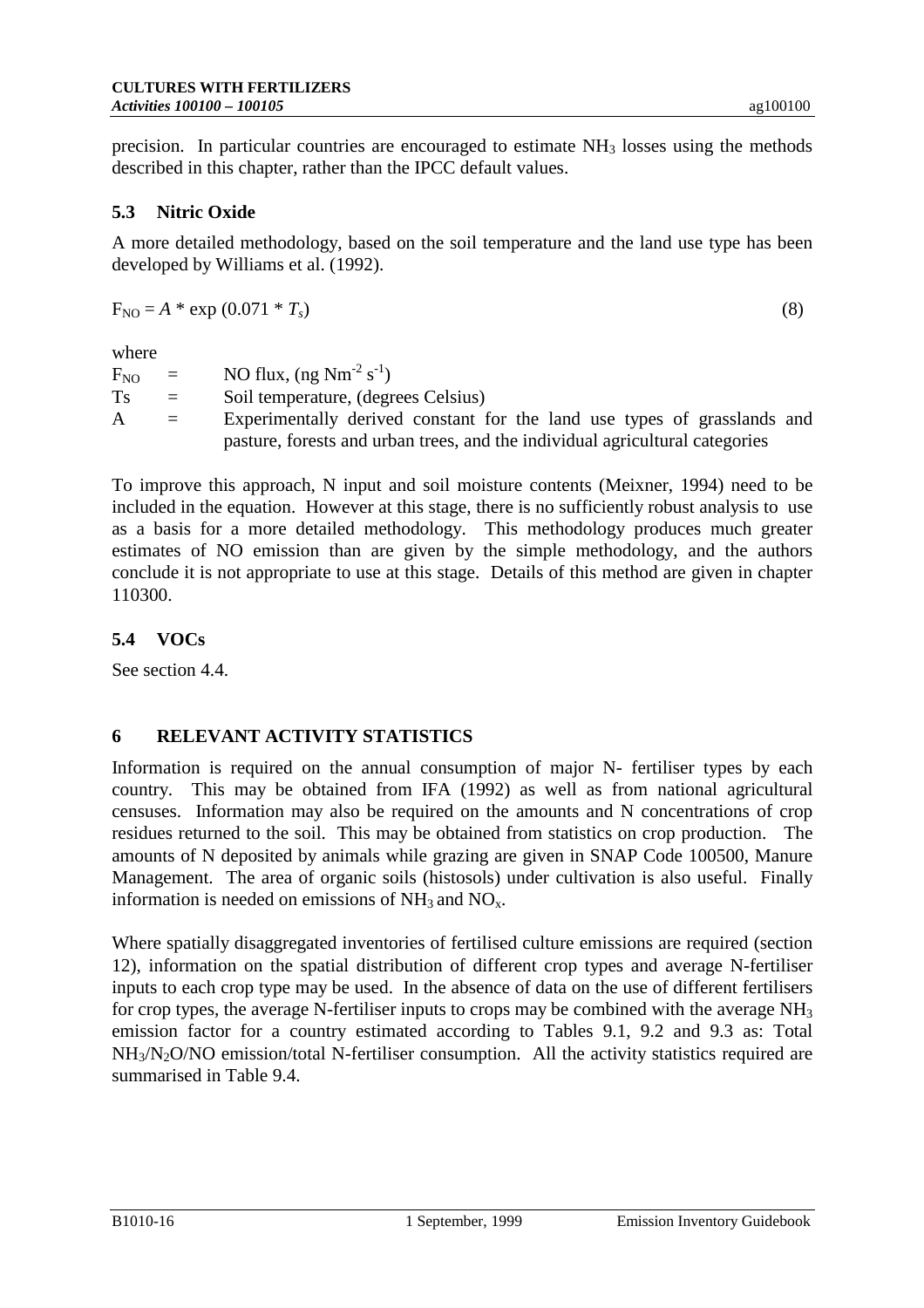# **7 POINT SOURCE CRITERIA**

Ammonia,  $N_2O$ , NO and VOC emissions from cultures with fertilisers should be treated as area sources.

### **8 EMISSION FACTORS, QUALITY CODES AND REFERENCES**

The emission factors for  $NH_3$ ,  $N_2O$  and NO losses from cultures with fertilisers are treated as kg of N per kg N applied as fertiliser or, in the case of crop residues incorporated into the soil, and excretal-N deposited during grazing, of the N returned in these forms. Full details of calculations are provided in sections 5 and 6.

### **9 SPECIES PROFILES**

### **9.1 VOCs**

As with forest NMVOC emissions, biogenic emissions from grasslands consist of a wide variety of species, including isoprene, monoterpenes, (alpha-pinene, limonene, etc.), and 'other' VOC. The 'other' VOC (OVOC) species consist of a large number of oxygenated compounds (alcohols, aldehydes, etc.), and have proven difficult to quantify in atmospheric samples. Progress in quantification of OVOC from European vegetation has been made recently (König et al. 1996) although many more measurement data will be required before reliable attempts to inventory specific OVOC can be made.

|  | Table 9.1: Spreadsheet for calculating NH <sub>3</sub> emissions from cultures with fertilisers |  |  |  |  |
|--|-------------------------------------------------------------------------------------------------|--|--|--|--|
|  | according to either the simpler or more detailed methodologies                                  |  |  |  |  |

| Group of country (for detailed    |                           |                           |                   |
|-----------------------------------|---------------------------|---------------------------|-------------------|
| methodology)                      |                           |                           |                   |
| Column                            | $\mathsf{A}$              | B                         | $\mathsf{C}$      |
| Fertiliser type                   | N emissions (from         | Fertiliser use kg N       | Ammonia emissions |
|                                   | Table 1 or 2) $kg NH_3$ - | $yr^{-1}$ (see section 6) | $kg NH3 yr-1$     |
|                                   | N kg N applied $yr^{-1}$  |                           | $(A*B*17/14)$     |
| Ammonium sulphate                 |                           |                           |                   |
| Ammonium nitrate                  |                           |                           |                   |
| Calcium ammonium nitrate          |                           |                           |                   |
| Anhydrous ammonia                 |                           |                           |                   |
| Urea                              |                           |                           |                   |
| Mono-ammonium phosphate           |                           |                           |                   |
| Di-ammonium phosphate             |                           |                           |                   |
| Other complex NK, NPK fertilisers |                           |                           |                   |
| Nitrogen solution (mixed urea and |                           |                           |                   |
| ammonium nitrate)                 |                           |                           |                   |
| Legumes (see section 5)           |                           |                           |                   |
| Total ammonia emissions in kg     |                           |                           |                   |
| $NH3$ per year                    |                           |                           |                   |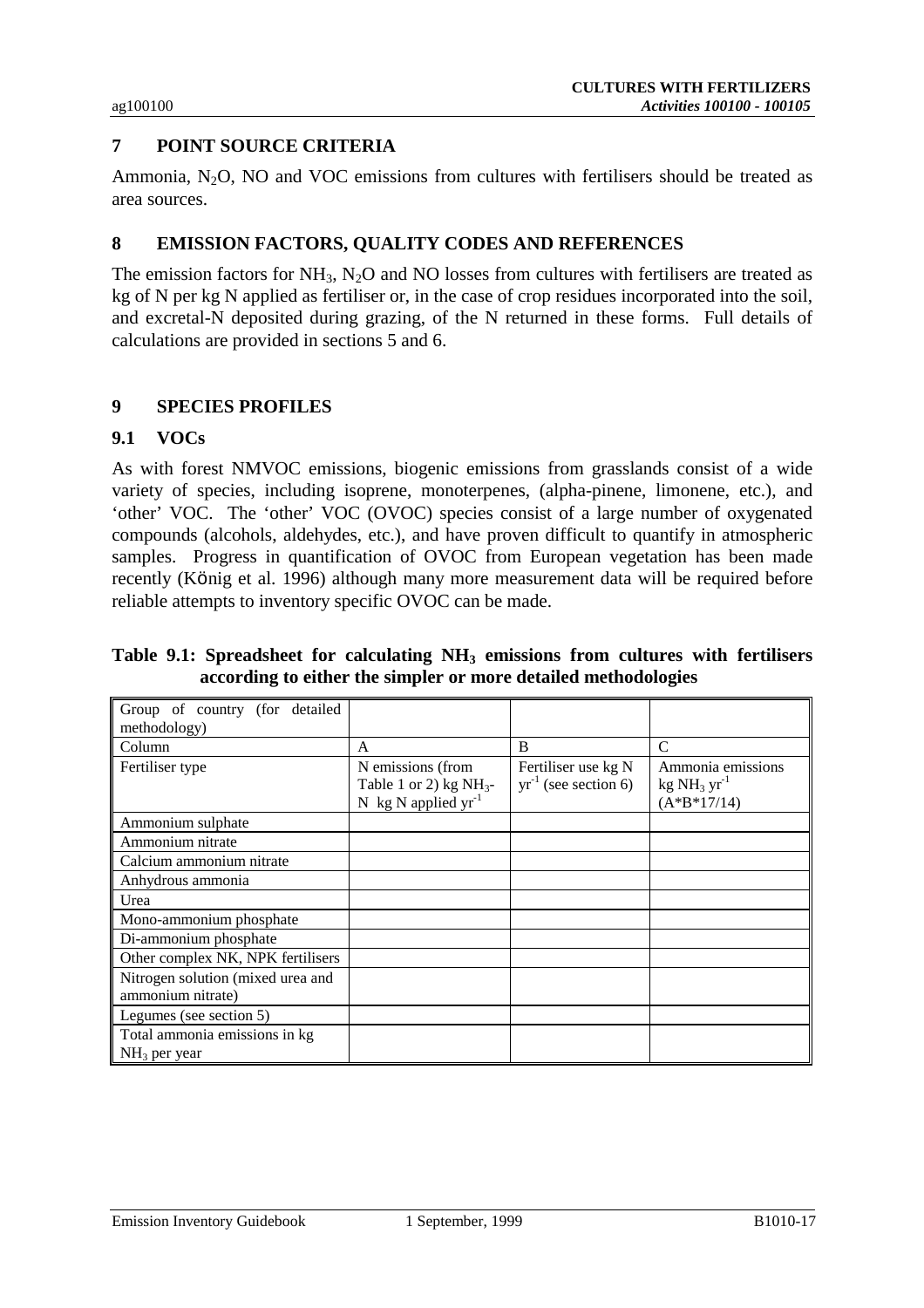### **Table 9.2: Spreadsheet for calculating nitrous oxide emissions from cultures with fertilisers according to either the simpler or more detailed methodologies**

|                              | A                                | B                       |                                            |
|------------------------------|----------------------------------|-------------------------|--------------------------------------------|
|                              |                                  |                         |                                            |
| N input                      | N emission $kg \text{ } N_2O-N$  | N input, $kg N yr^{-1}$ | $N_2O$ emission kg $N_2O$ yr <sup>-1</sup> |
|                              | kg 'net' N applied <sup>-1</sup> |                         | $(A * B * 44/28)$                          |
| Fertiliser-N                 | 0.0125                           |                         |                                            |
| Crop residues N              | 0.0125                           |                         |                                            |
| Excretal- N deposited during | 0.020                            |                         |                                            |
| grazing                      |                                  |                         |                                            |
|                              |                                  |                         |                                            |
| Emission of $NH3$            | 0.010                            |                         |                                            |
| Emission of $NOx$            | 0.010                            |                         |                                            |
| N lost by leaching or runoff | 0.025                            |                         |                                            |
|                              | $kg$ ha <sup>-1</sup>            | Area (ha)               |                                            |
| Cultivation of histosols     | 5                                |                         |                                            |

#### **Table 9.3: Spreadsheet for calculating nitric oxide emissions from cultures with fertilisers according to the simple methodology**

| N input      | N emission<br>kg NO-N kg N applied <sup>-1</sup> | Fertiliser-N use $kg N yr^{-1}$ | Nitric Oxide emission kg NO-N yr <sup>1</sup> |
|--------------|--------------------------------------------------|---------------------------------|-----------------------------------------------|
|              |                                                  |                                 | $(A * B * 30/14)$                             |
| Fertiliser-N | 0.003                                            |                                 |                                               |

This spreadsheet is much less detailed because there are few data on NO emissions from soils.

# **Table 9.4: Summary of activity statistics which may be required for the simple and detailed methodologies.**

| <b>Activity Statistic</b>                 |                           | Source                     |
|-------------------------------------------|---------------------------|----------------------------|
| Synthetic Fertiliser-N use                | By type of fertiliser for | IFA (1992)                 |
|                                           | arable and grassland      |                            |
| Amount and N concentration of fertilised  | By crop type              | FAO, See IPCC/OECD (1997)  |
| crop residues                             |                           |                            |
| Amount and N concentration of animal      | By Livestock type         | SNAP Code 100500, Manure   |
| excreta deposited during grazing          |                           | Management                 |
| Area of cultivated histosols              |                           | FAO, See IPCC/OECD (1997)  |
| Atmospheric emissions of $NH_3$ and $NOx$ |                           | ETCAE, (1997)              |
| N lost from soils by leaching and runoff  |                           | FAO, See IPCC/OECD, (1997) |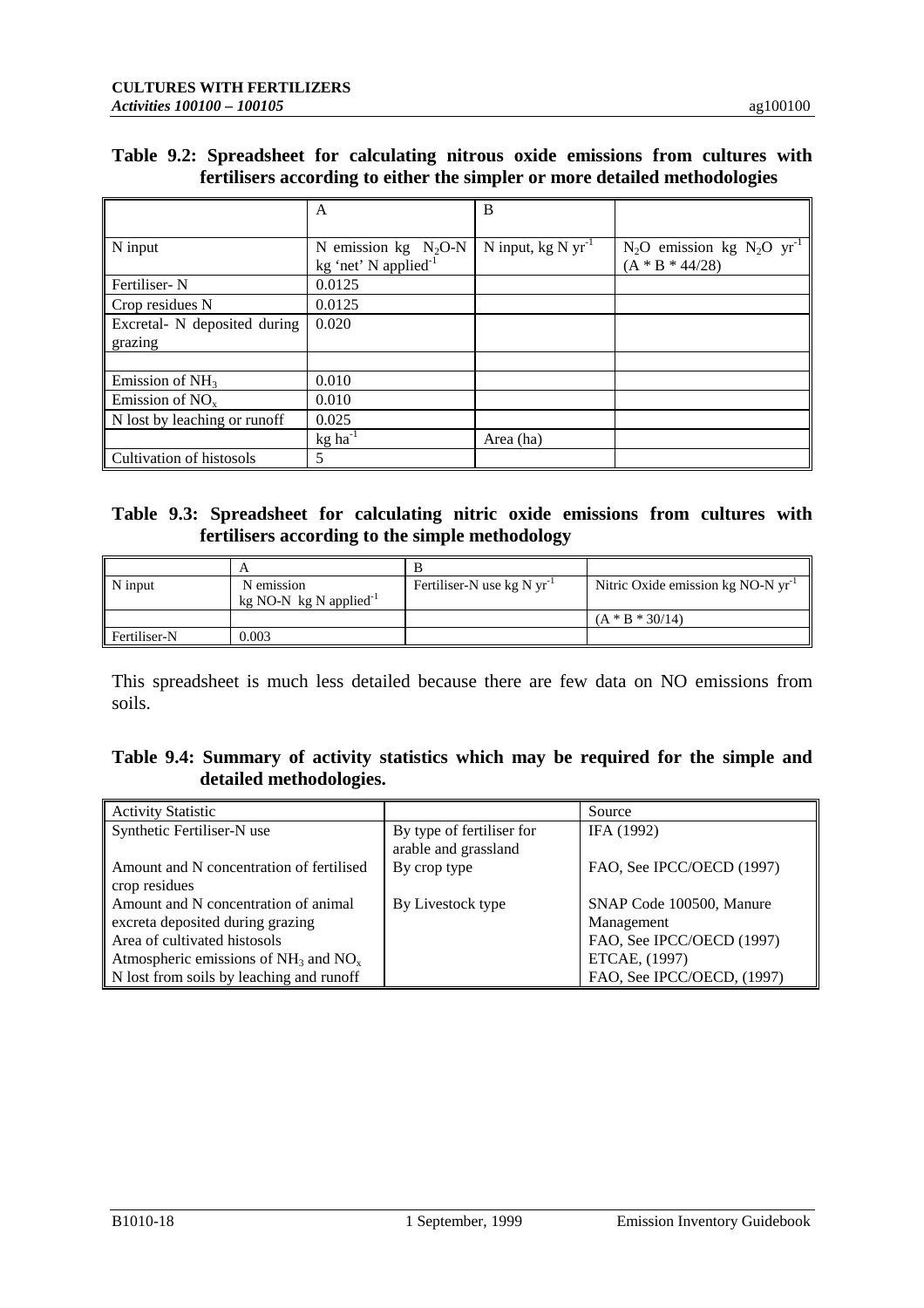## **10 UNCERTAINTY ESTIMATES**

#### **10.1 Ammonia**

Although the processes governing the emission of  $NH<sub>3</sub>$  from fertilisers and crops are reasonably well understood, the interactions of many biological, chemical and environmental factors make quantitative estimates of emission rather uncertain. The main uncertainty lies in the generalization of emissions factors, rather than the areas of crops under cultivation which is probably accurate in most countries to better than +/- 10%. For example, the ranges of uncertainty for Group II emission factors in Table 4.1 are probably wider than the figures given as emission factors for Groups I and III, which are included in order to avoid bias between countries with different conditions. Overall emissions are probably no better than +/- 50% (a factor of 3).

#### **10.2 Nitrous Oxide**

The processes controlling the emission of  $N_2O$  from soils are reasonably well understood. Their interactions, and the partitioning between nitrification and denitrification, and hence estimates of emission, have not yet been accurately modelled. Application of fertiliser-N, in most countries, can probably be estimated to within +10%. However the magnitude of crop residues, and their N contents are only likely to be accurate to within +25%. Wet deposition of N may be estimated to  $+20\%$ , but dry deposition of NH<sub>3</sub> to no more than  $+50\%$ (UKRGIAN 1994). Most importantly fertiliser-N induced  $N_2O$  emissions can be estimated with a certainty of a factor of 9 (range 0.25 - 2.25% of N inputs, Bouwman 1996). The importance of winter time  $N_2O$  emissions caused by freezing and thawing has only recently been discovered and has not been included in any of the estimates. This will create a further large uncertainty.There will be even greater uncertainty with regard to indirect emissions of  $N_2O$  since there are fewer measurements available of  $N_2O$  formation from atmospheric deposition, or leached N.

#### **10.3 Nitric Oxide**

Much less information is available on factors determining losses of NO from soils. While application of fertiliser-N may be estimated with an accuracy of  $+10\%$ , other factors such as returns of N in crop residues and soil N contents may be estimated to within +25%. However, the greatest uncertainty is over emission factors. Using data from essentially the same body of published work, Yienger and Levy (1995) and Skiba et al. (1997) arrived at mean emission factors almost an order of magnitude different, suggesting an uncertainty of a factor of 10.

#### **10.4 Volatile Organic Compounds**

Biogenic VOC emissions for the UK were summarized by Hewitt and Street (1992). These ranged from  $38-211$  kt yr<sup>-1</sup> total VOCs. Emissions from woodlands were estimated to be  $72\%$ of total biogenic emissions by Anastasi et al. (1991). Thus between *c*. 10 and 59 kt  $yr^{-1}$ appear to be of agricultural origin. This compares with the CORINAIR 94 estimate of only 2 kt yr<sup>-1</sup> for SNAP Code 100100 or <2% of emission from agriculture and forestry. Thus the range of emissions may be uncertain by a factor of 30. However the estimate for agriculture by Anastasi et al. (1991) was recognised as likely to be too large.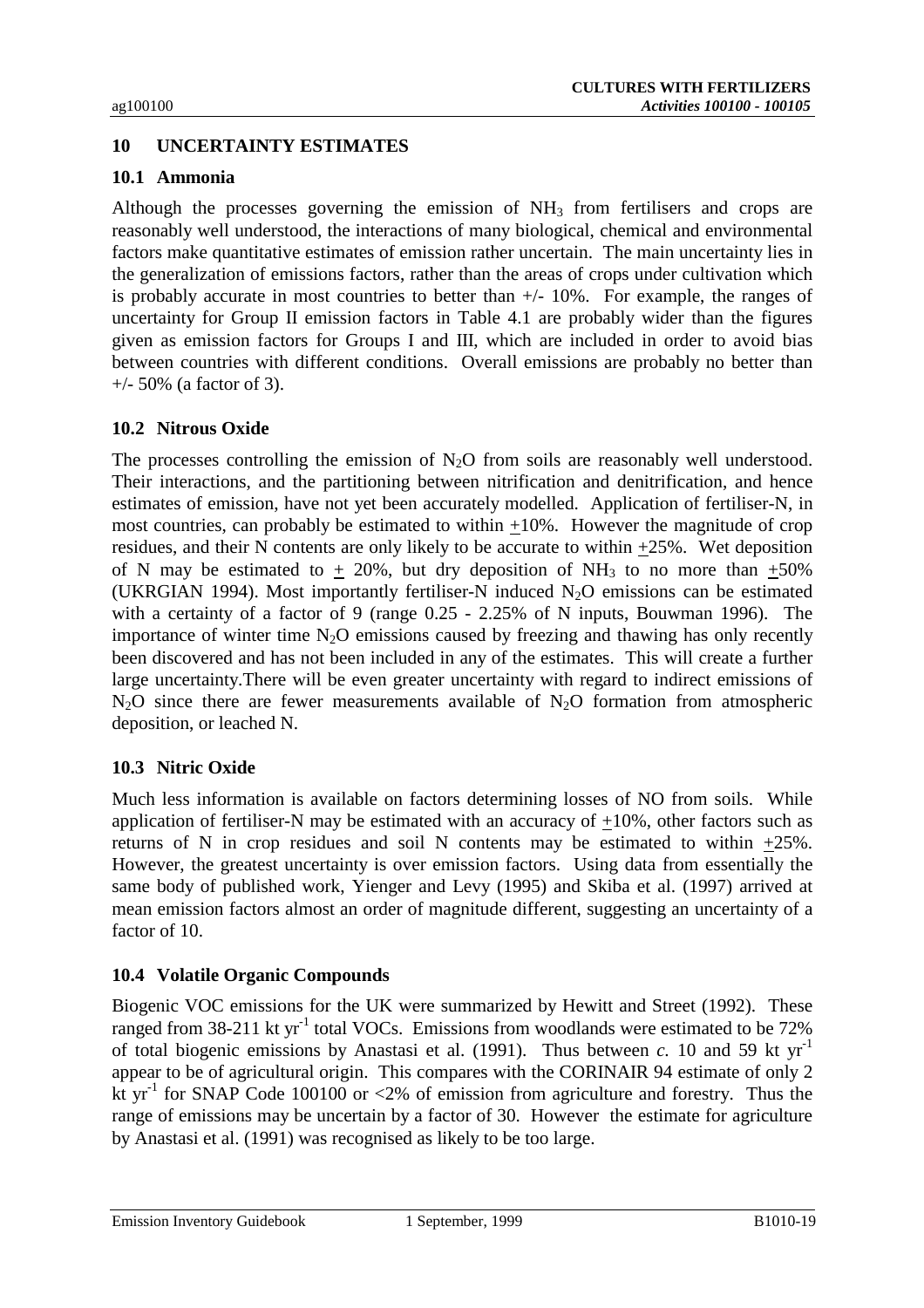Hewitt and Street (1992) concluded that only *c.* 700 plant species, mainly from N. America, had been investigated as isoprene or monoterprene emitters. Few of these were agricultural crops, and quantitative data was available for only a few species. Many measurements had been made at temperatures higher than those prevailing in N and W Europe.

# **11 WEAKEST ASPECTS/PRIORITY AREAS FOR IMPROVEMENT IN CURRENT METHODOLOGY**

# **11.1 Ammonia**

A major criticism of the present estimates is their reliance on simple fixed (%) emission factors, given in relation to amounts of N applied. A first attempt to account for broad scale differences between countries (based on climate and soil type) has been included here (detailed methodology) but it is very much an empirical interpretation of the available data. More work needs to be done in the development of mechanistic process-based models for predicting  $NH_3$  emissions from N-fertilisers and the foliage of fertilised crops, which take into account the known physicochemical equilibria as well as interactions with biological processes to predict net fluxes. It is well established that NH3 may be exchanged with the soil surface and with leaves via stomata and cuticular absorption/desorption as well as with decomposing leaves, and future work needs to quantify the interactions and exchange cycles between these different components. Studies of NH<sub>3</sub> emissions from grazed grassland have largely been carried out in NW-Europe. Data is needed on emissions in warmer and drier climates.

The current estimates are limited to net emission of NH<sub>3</sub> over the year, and as such integrate both periods of emission from cultures and deposition to them on both diurnal and seasonal scales. Further work is needed in quantifying the temporal variability in emissions as well as the integration of emitting surfaces and depositing surfaces for development of atmospheric models.

# **11.2 Nitrous Oxide**

Current estimates of  $N_2O$  emissions are also limited by the use of fixed emission factors. More work needs to be done in the development of process-based models that will allow greater discrimination to be made between soils with different moisture regimes, and between areas of different climate. Emissions of  $N_2O$  per kg fertiliser-N applied, have been shown to be greater from grasslands, particularly from grazed grasslands, than from arable crops (Velthof et al. 1996). This is caused by a combination of: soil compaction caused by the grazing animals; localised very high N and C inputs from animal excreta; and in cooler climates grasslands tend to be located on the wetter soils, less suitable for arable crop production. In addition the question of differentiating between fertiliser-N sources needs to be addressed. Emissions from organic N-fertilisers (Bouwman 1996; McTaggart et al. 1997) and anhydrous NH<sub>3</sub> have been shown to be larger than from solid mineral-N fertilisers. Evidence for significantly different emissions according to N source needs to be evaluated.

Estimates of indirect emissions of N<sub>2</sub>O are dependent on accurate estimates of NH<sub>3</sub> and N<sub>2</sub>O emissions and N leaching and runoff. As long as uncertainties in these estimates are large,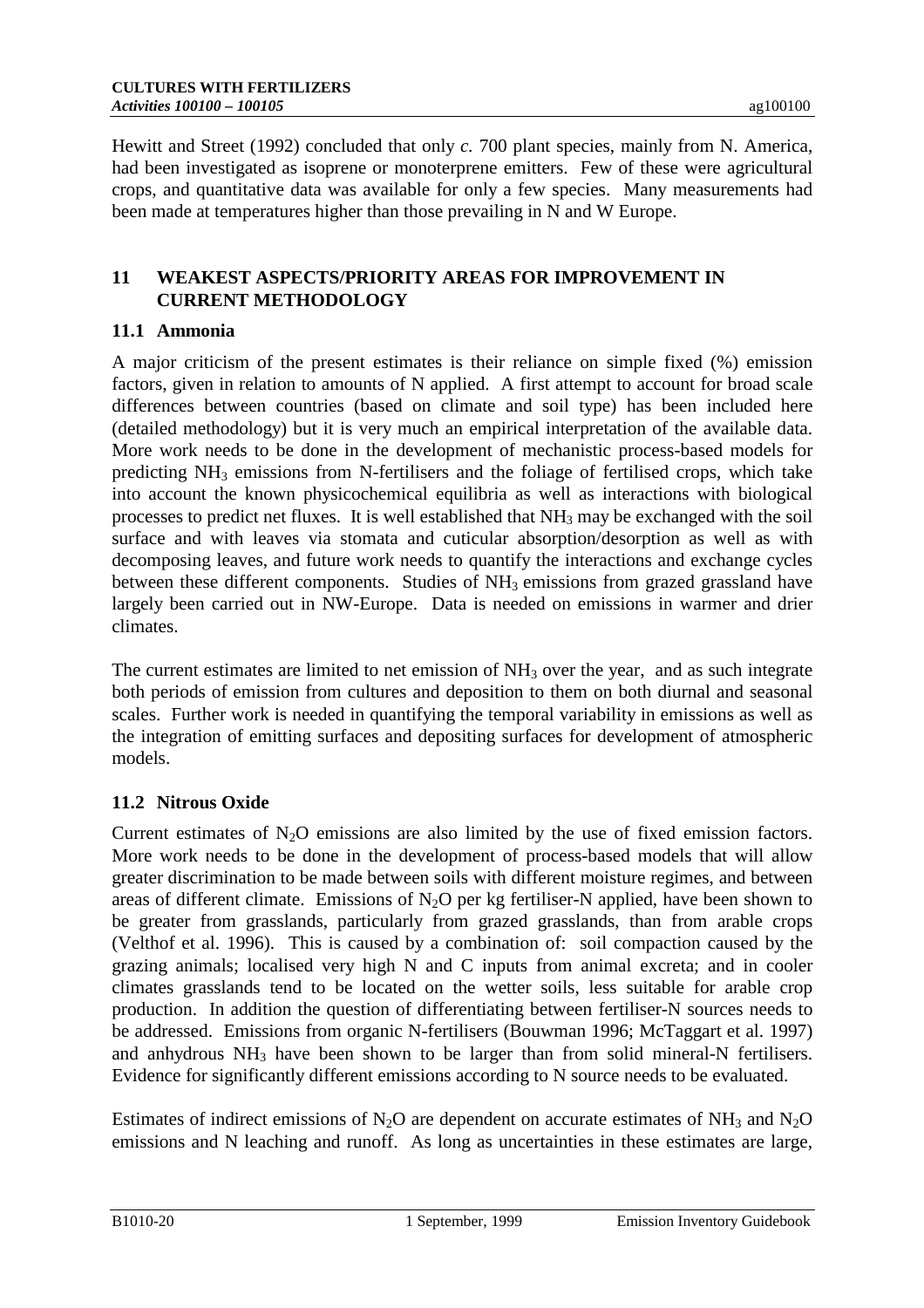then so too will be estimates of indirect  $N_2O$  emissions. Losses of N by leaching and run off are not necessarily directly proportional to N inputs, but depend on crop, soil, climate etc. It would be useful therefore to be more specific in this regard.

#### **11.3 Nitric oxide**

Reliance on a simple fixed (%) emission factor in relation to the amount of N-fertiliser applied is the major weakness. No account is taken of potentially large differences between climatic regimes. Nor is any account taken of the potential contribution from non-fertiliser sources of N, and from the mineralisation (and hence nitrification) of N already present in soils. There are not enough data available to discuss the effect of grazing on NO emissions, but the localised very high N and C inputs caused by animal excreta are likely to stimulate NO production.

### **11.4 Volatile Organic Compounds**

Lack of measurements of VOC emissions from agricultural vegetation is a considerable weakness. It is unknown whether emissions are related to fertiliser-N inputs.

### **12 SPATIAL DISAGGREGATION CRITERIA FOR AREA SOURCES**

### **12.1 Ammonia**

The simplest approach to spatially disaggregate the emissions from cultures with fertilisers is to scale these by the distribution of total arable and fertilised grassland. In a more detailed approach census data on the distribution of different crop types may be combined with characteristic fertiliser inputs to each crop type, together with the overall fertiliser emissions factor estimated from Table 4.2. Where the average N-fertiliser application to crops is derived from similar national data as the fertiliser consumption, there should be a reasonable agreement between the mapped and national total emission. However, caution is required and spatially disaggregated estimates may need to be corrected.

Caution is also required to account for the possible double counting of fertiliser/foliar emissions from grazed grassland, noted in the detailed methodology (section 5). If this effect is to be treated in spatially disaggregating emissions, it may be considered that the emissions from grazed grass, where this is supplied, fertilised with AN or complex fertilisers, are already included in the grazing emissions. In this case, land-use maps of grazed grassland would be required, in a similar way to the distribution to crop types, but here a reduced emission factor applied to account for only emissions from 'high emissions' fertilisers. This reduced overall emissions factor may be found by completing a version of Table 4.2 for grazed grassland, not including emissions from AN, calcium AN or other complex fertilisers. Dividing the total NH<sub>3</sub> emission by total N-fertiliser use, multiplied by  $17/14$ , provides an 'average' % N volatilised for grazed grassland. This can then be applied with the mapped distribution of grazed grassland. Where only the distribution of total grassland is available, estimates would need to be made of the fraction that is grazed, while account of the temporal overlap of grazing and culture emission should also be taken.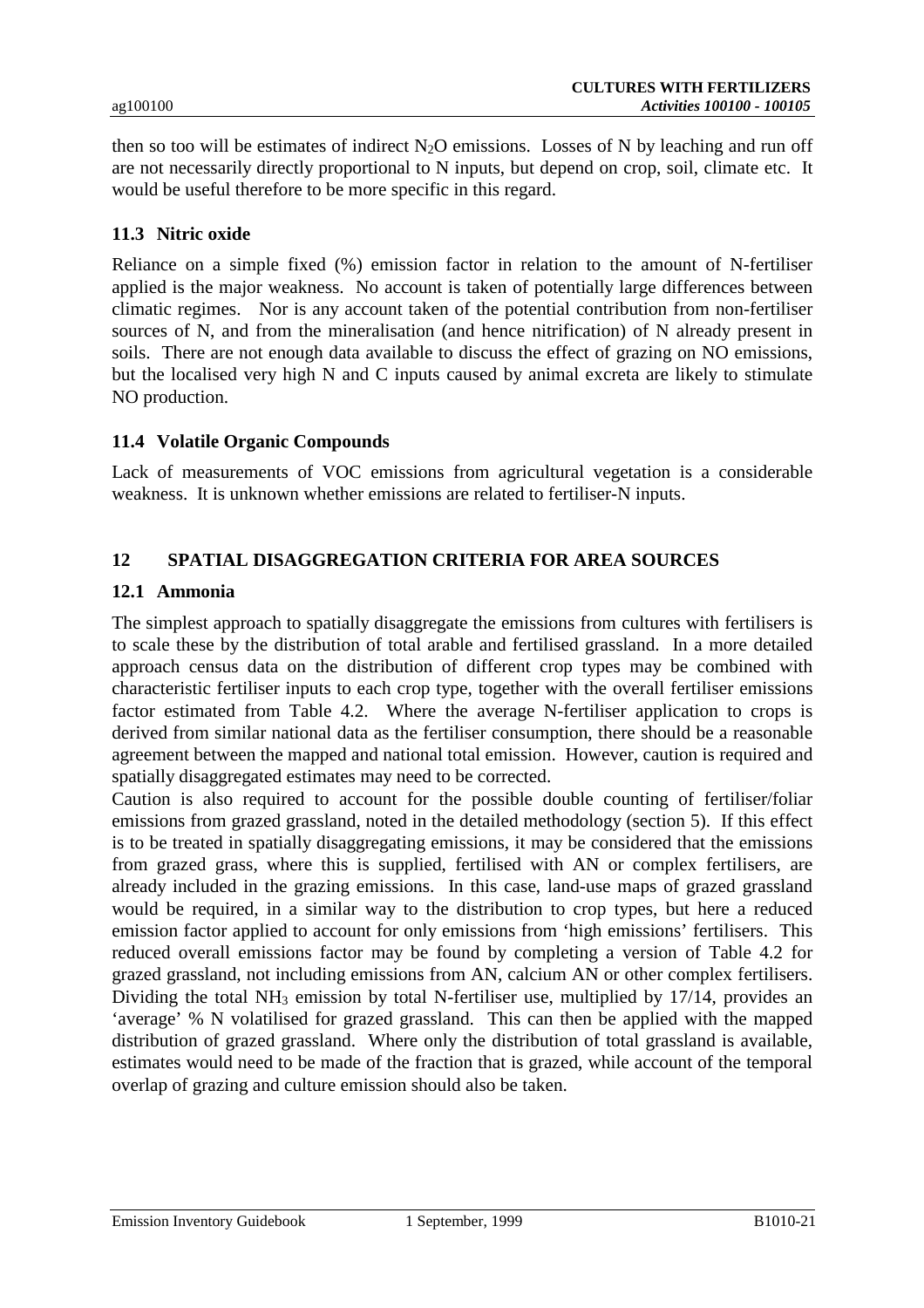## **12.2 Nitrous Oxide**

Direct emissions may be spatially disaggregated using census data on the distribution of different crops together with mean fertiliser-N inputs to those crops. Data on the distribution of organic soils (histosols) may also be included to improve spatial disaggregation.

Information on climatic variations (temperature and rainfall) within the country should be included. At present no standard model to do this is available. Dividing the country/region into 3 to 4 climatic groups and slightly modifying the IPCC methodology, by increasing and reducing the various emission factors for the individual regions may be a way forward.

Indirect emissions may also be spatially disaggregated if spatial data is available for N deposition and also for N leaching and runoff.

### **12.3 Nitric Oxide**

Emissions due to N-fertiliser application may be spatially disaggregated using census data on the distribution of different crops, together with mean fertiliser-N inputs to those crops, and climatic information as outlined in section 12.2.

### **12.4 Volatile Organic Compounds**

In the absence of specific data for VOC emissions from different agricultural crops, there appears to be little scope at present for spatially disaggregating VOC emissions.

## **13 TEMPORAL DISAGGREGATION CRITERIA**

#### **13.1 Ammonia**

As noted in section 11, little information is available to generalize on temporally disaggregating NH3 emissions from fertilisers and crops. Most of the direct emission from N-fertiliser occurs within a month of application and, for some countries, agricultural statistics may be available on the timing of these applications. Further crop emissions may occur particularly during senescence of crop plants, and may account for  $c$ . 1-3 kg NH<sub>3</sub>- N per ha emission. A major uncertainty with fertiliser, foliar, grazing and decomposing vegetation emissions, is that losses are expected to vary greatly from year to year depending on agricultural and environmental conditions.

#### **13.2 Nitrous Oxide**

Most of the direct emission from fertiliser-N occurs with a few weeks of application (Bouwman 1996), and statistics on the timing of fertiliser-N application should be available, for some countries at least. Some data may also be available on the timing of crop residue incorporation. However, until process-based models have been developed and validated it will not be possible to take account of fluxes of  $N_2O$  emission that take place when soil mineral N concentrations, soil water regimes and soil temperature combine to produce favourable conditions for denitrification.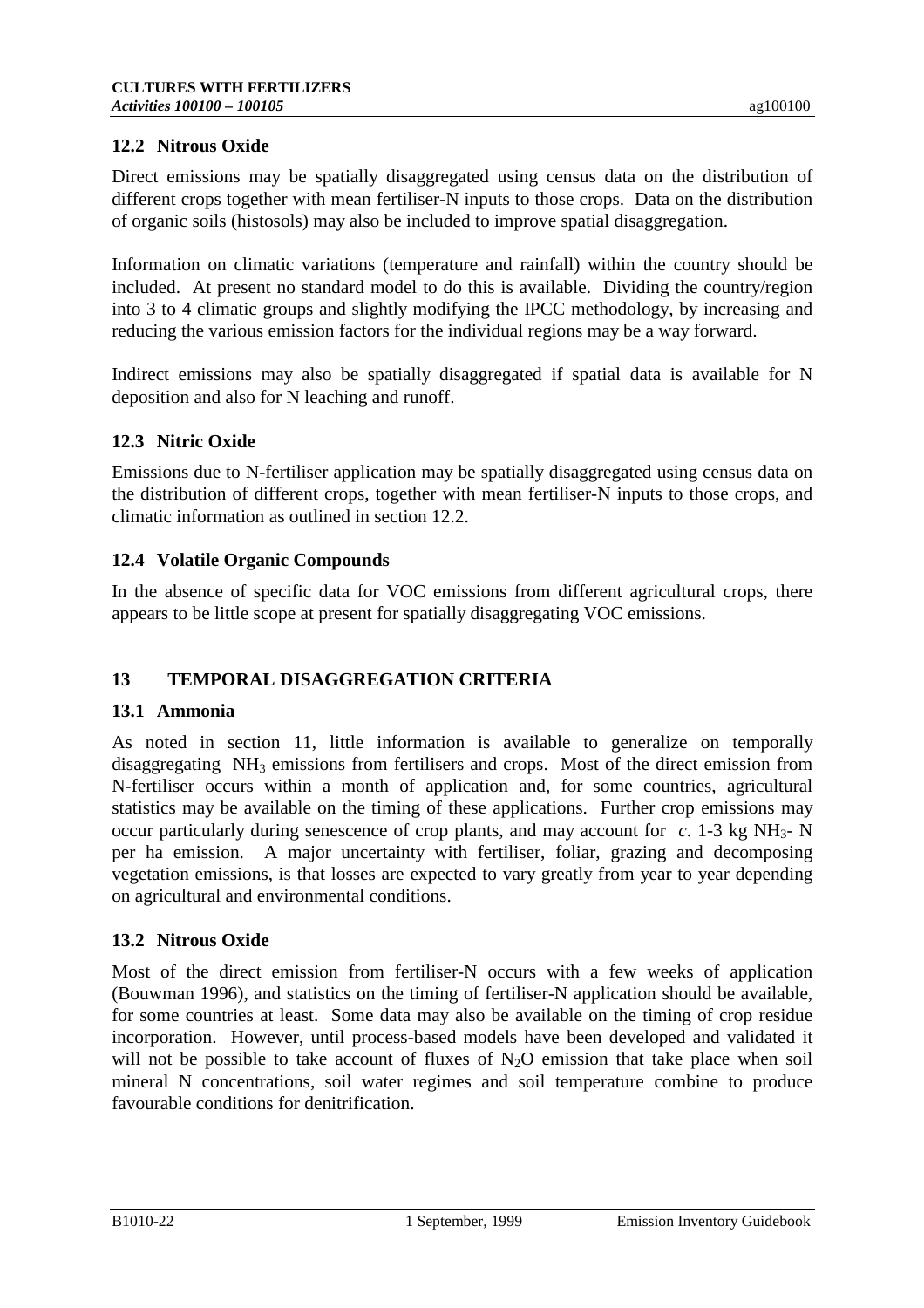Data will be available, for some countries at least on the temporal variation in N deposition and N leaching and runoff.

As for NH<sub>3</sub>, losses may vary greatly from year to year, depending upon weather conditions.

#### **13.3 Nitric Oxide**

Losses of NO take place mainly as a consequence of nitrification. Peaks in NO emission are therefore likely following application of NH<sub>4</sub><sup>+</sup>-based N-fertilisers, incorporation of crop residues and tillage of soils. Data on all these should be available, for some countries at least. At present, however there are insufficient data on NO emissions to quantify these effects. Ultimately, as the mechanisms of NO production become better understood, climatic data may also be utilised to assess when soil and weather conditions are favourable for nitrification, and hence NO production. In common with  $NH<sub>3</sub>$  and N<sub>2</sub>O, emissions may vary greatly from year to year, depending upon weather conditions.

#### **13.4 Volatile Organic Compounds**

Emissions of VOCs are likely to differ according to crop type, crop growth stage, soil type, cultivation and weather conditions. Some temporal disaggregation may be possible, if seasonal variations in emissions by non-agricultural plants, can be assumed to be valid for fertilised crops.

#### **14 ADDITIONAL COMMENTS**

Where more detailed methodologies than those described here are used by countries, a detailed description should be given of the methodology used, and comparison made with the results of the methodology described here.

#### **15 SUPPLEMENTARY DOCUMENTS**

The main supplementary documentation required for applying the estimates in this chapter are details of national N-fertiliser consumption and areas of fertilised grassland that are grazed. In addition estimates of the amounts and N concentrations of crop residues returned to the soil, together with the area of cultivated organic soils (histosols) will be required. The approximate timing of soil cultivation, including crop residue incorporation will also be useful. Finally information on deposition of  $NH_3$  and  $NO_x$ , together with estimates of N leaching and runoff are needed. Where disaggregated estimates are to be made, details on N application rates to crops and spatially disaggregated crop distribution are needed.

#### **16 VERIFICATION PROCEDURES**

There are no direct methods to evaluate total inventory estimates of  $NH<sub>3</sub>$  emissions from croplands, and verification is dependent on laboratory and micrometeorological field studies of emissions from example situations. In particular, many studies have focused on laboratory measurements and there is a need to provide long-term field measurements using

Emission Inventory Guidebook 1 September, 1999 B1010-23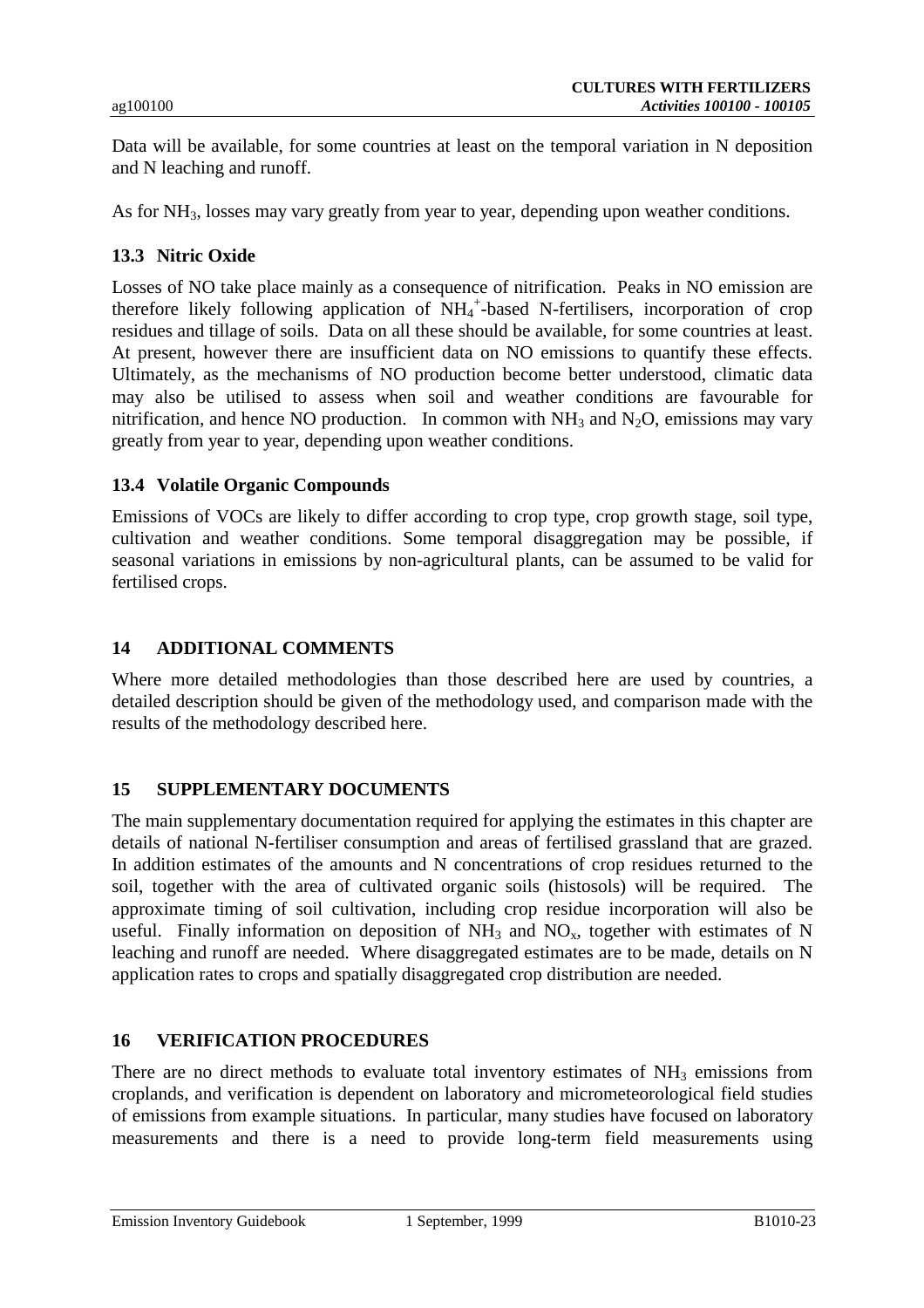micrometeorological techniques to estimates  $NH<sub>3</sub>$  fluxes over a range of crop types in different climates.

Emissions of  $N_2O$ , NO and VOCs cannot be verified except by field studies of emissions from example situations. There is a need to obtain long-term field measurements to estimate fluxes over a range of crop types and climates.

# **17 REFERENCES**

Anastasi, C., Hopkinson, L., Simpson, V. J. 1991. Natural Hydrocarbon emissions in the United kingdom. Atmospheric Environment **25A**, 1403-1408.

Arcara, P. G., Gregori, E., Miclaus, N., Cornellini, F. 1990. Denitrificazione e perdite di azoto  $(N_2O)$  da suoli coltivati a frumentofertiliszati con urea, nitrato ammonico e letame. Rivista di Agronomia **24 (1),** 19-27.

Asman, W. A. H. 1992 Ammonia emission in Europe: updated emission and emission variations. RIVM report 228471008. RIVM, Bilthoven, Netherlands.

Aura, E. 1967. Effect of the placement of fertiliser on the development of spring wheat. Journal of the Scientific Agricultural Society of Finland **39**, 148-155.

Bacon, P. E., Hoult, E. H., Lewin, L. G., McGarity, J. W. 1988. Ammonia volatilization from drill sown rice bays. Fertiliser Research **16 (3)**,257-272.

Barrett, K., Berge, E. 1996. Transboundary air pollution in Europe. Part 1: Estimated dispersion of acidifying agents and of near surface ozone. EMEP/MSC-W Status report 1996. Norwegian Meteorogological Institute, Blindern, Oslo, Norway.

Bouwman, A. F. 1996. Direct emission of nitrous oxide from agricultural soils. Nutrient Cycling in Agroecosystems **46**, 53-70.

Buijsman, E., Maas, H. F. M., Asman, W. A. H. 1987. Anthropogenic NH<sub>3</sub> emissions in Europe. Atmospheric Environment **21**, 1009-1022.

Bussink, D. W. 1992. Ammonia volatilization from grassland receiving nitrogen fertiliser and rotationally grazed by dairy cattle. Fertiliser Research **33**, 257-265.

ECETOC 1994. Ammonia emissions to air in western Europe. Technical Report 62. European Centre for Ecotoxicology and Toxicology of Chemicals, Avenue E Van Nieuwenhuyse 4, Brussels.

EEA 1996. Atmospheric Emission Inventory guidebook. (Ed G. McInnes). European Environment Agency, Kongens Nytorv 6, Copenhagen.

ETCAE 1997. CORINAIR 94 Summary Report - European Emission Inventory for Air Pollutants. European Environment Agency, Kongens Nytorv 6, Copenhagen.

Fenn, L. B. 1988. Effects of initial soil calcium content on ammonia losses from surfaceapplied urea and calcium-urea. Fertiliser Research **16**, 207-216.

Fenn, L. B., Hossner, L. R. 1985. Ammonia volatilization from ammonium or ammoniumforming fertilisers. Advances in Soil Science **1**, 123-169.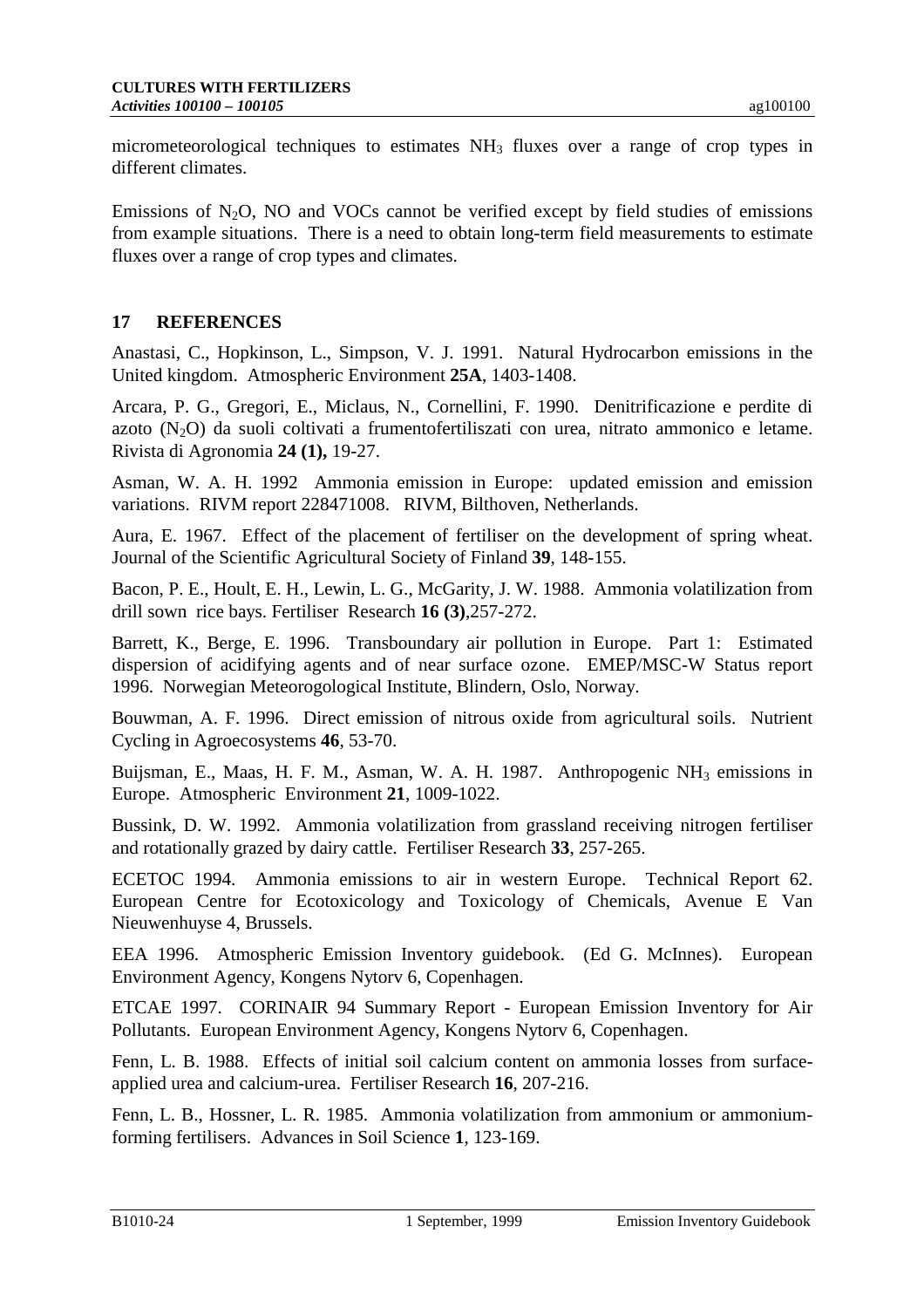Fillery, I. R. P., De Datta, S. K. 1986. Ammonia volatilization from ammonia sources applied to rice fields: 1 Methodology, ammonia fluxes and N-15 loss. Soil Science Society of America, Journal **50(1)**, 80-85.

Fleisher, Z., Kenig, A., Ravina, I., Hagin, J. 1987. Model of ammonia Volatilization from calcareous soils. Plant and Soil **103**, 205-212.

Flessa, H., Beese, F. 1995. Effects of sugar beet residues on soil redox potential and  $N_2O$ emission. Soil Science Society of America Journal **59**, 1044-1051.

Freney, J. R., Trevitt, A. C. F., Muirhead, W. A., Denmead, O. T., Simpson, J. R.,

Obcemea, W. N. 1988. Effect of water depth on ammonia loss from lowland rice. Fertiliser Research **16 (2)**,97-108.

Gezgin, S., Bayrakli, F. 1995. Ammonia volatilization from ammonium sulphate, ammonium nitrate, and urea surface applied to winter wheat on a calcareous soil. Journal of Plant Nutrition **18 (11)**, 2483-2494.

Hewitt, C. N., Street, R. A. 1992. A qualitative assessment of the emission of non-methane hydrocarbons from the biosphere to the atmosphere in the U.K.: present knowledge and uncertainties. Atmospheric Environment **26A**,3069-3077.

Holtan-Hartwig L., Bøckman O. C., 1994. Ammonia exchange between crops and air. Norwegian Journal of Agricultural Science, Supplement No. 14. 41 pp.

Humphreys, E., Freney, J. R., Muirhead, W. A., Denmead, O. T., Simpson, J. R., Leuning, R., Trevitt, A. C. F., Obcemea, W. N., Wetselaar, R., Cai G-X. 1988. Lloss of ammonia after application of urea at different times todry-seeded irrigated rice. Fertiliser Research **16 (1)**, 47-58.

IPCC/OECD 1997. Revised 1997 IPPC guidelines for national greenhouse gas inventories. OECD, 2 rue André Pascal, Paris.

IFA, 1992. World fertiliser consumption statistics No. 24. 1988/89 to 1989/90. International Fertiliser Industry Association Limited, Paris.

Jarvis, S. C., Bussink, D. W. 1990. Nitrogen losses from grazed swards by ammonia volatilization. Proceedings of the 13th General Meeting of the European Grassland Federation, June 25-29 1990, Banska Bystrica, Czecheslovakia.

Jarvis, S. C., Hatch, D. J., Lockyer, D. R. 1989. Ammonia fluxes from grazed grassland : annual losses from cattle production systems and their relation to nitrogen inputs. Journal of Agricultural Science, Cambridge **113**, 99-108.

Kaiser, E.A., Kohrs, K., Kuecke, M., Schnug, E., Munch, J.C., Heinemeyer, O. 1997. N<sub>2</sub>O emissions from different arable crops-importance of N fertilisation levels. In: Proceedings of the 7th International N**2**O workshop, Cologne,April 1997.

Klemendtson, L., Svensson, B. H., Rosswall, T. 1988. Relationships between soil moisture content and nitrous oxide production during nitrification and denitrification. Biology and Fertility of Soils **6**, 106-111.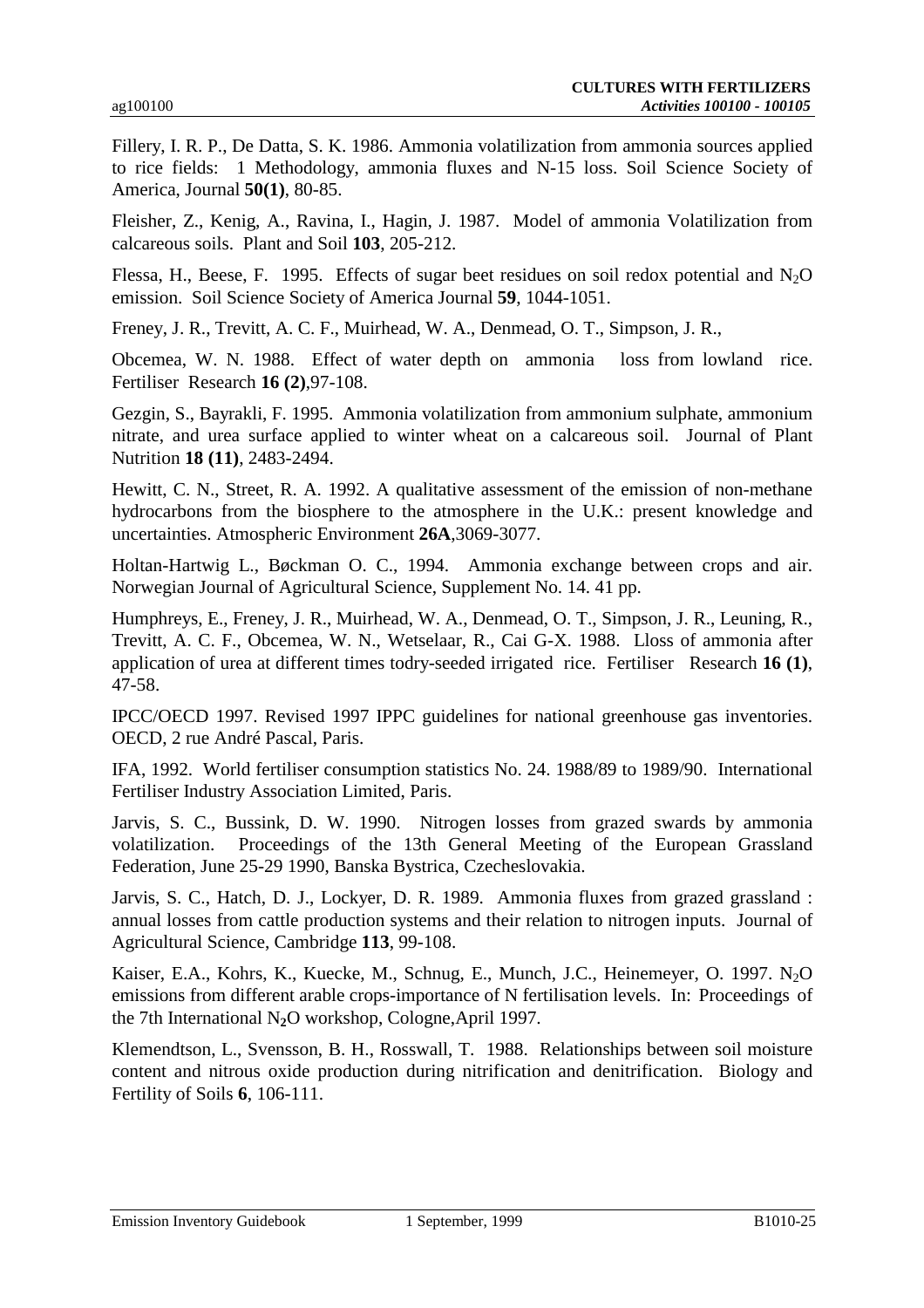König, G., Brunda, M., Puxbaum, H., Hewitt, C. N., Duckham, S.C., Rudolph, J. 1995. Relative contribution of oxygenated hydrocarbons to the total biogenic VOC emissions of selected mid-European agricultural and natural plant species. Atmospheric Environment **29(8),** 861-874.

McTaggart, I. P., Douglas, J. T., Clayton H., Smith, K. A. (1997) N<sub>2</sub>O emissions from slurry and mineral N fertiliser applied to grassland. pp 201-209 In: Gaseous Nitrogen Emissions from Grasslands (Eds S. C. Jarvis, B. F. Pain). CAB International.

Meixner, F.X. 1994. Surface exchange of odd nitrogen oxides. Nova Acta Leopoldina NF70 **288**, 299-348.

Moisier, A. R., Duxbury, J. M., Freney, J. R., Heinemeyer, O., Minami, K. 1996. Nitrous oxide emissions from agricultural fields - assessment, measurement and mitigation. Plant and Soil **181**, 95-108

MÜller, C., Kammann, C., Burger, S., Ottow, J. C. G., Grunhage, l., Jager, H. J. 1997. Nitrous oxide emission from frozen and during thawing of frozen grassland soil. In: Proceedings of the 7th International N**2**O workshop, Cologne,April 1997.

O'Toole, P., Morgan, M. A. 1988. efficiency of fertiliser urea: the Irish experience. pp.191- 206 In: Jenkinson, D. S. Smith, K. A. (Editors) Nitrogen Efficiency in Agricultural Soils. Elsevier Applied Science, London.

Pain, B. F., Weerden, T. Van der., Jarvis, S. C., Chambers, B. J., Smith, K. A., Demmers, T. G. M., Phillips, V. R. 1997. Ammonia Emissions Inventory for the UK. Institute of Grassland and Environmental Research, (IGER), Okehampton, UK.

Patel, S. K., Panda, D., Mohanty, S. K 1989. Relative ammonia loss from urea-based fertilisers applied to rice under different hydrological situations. Fertiliser Research **19(2)**,113-120.

Recous, S., Fresnau, C., Faurie, G., Mary, B. 1988. The fate of labelled <sup>15</sup>N urea and ammonium nitrate applied to a winter wheat crop. I. Nitrogen transformations in the soil. Plant and Soil **112**, 205-214.

Remede, A., Conrad, R. 1991. Role of nitrification and denitrification for NO metabolism in soils. Biogeochemistry **12**, 189-205

Ryden, J. C., Whitehead, D. C., Lockyer, D. R., Thompson, R. B., Skinner, J. H., Garwood, E.A. 1987. Ammonia emissions from grassland and livestock production systems in the UK. Environmental Pollution **48**,173-184.

Schøjrrring, J. K. 1991. Ammonia emissions from the foliage of growing plants, pp 267-292 In: Trace gas emissions by plants. (Eds. T. D. Sharkey, E. A. Holland and H. A. Mooney),. Academic Press, San Diego.

Skiba, U., Hargreaves, K. J., Fowler, D., Smith, K. A. 1992. Fluxes of nitric and nitrous oxides from agricultural soils in a cool temperate climate. Atmospheric Environment **26 (14)**, 2477-2488.

Skiba, U., Fowler, D., Smith, K. A. 1997. Nitric oxide emissions from agricultural soils in temperate and tropical climates: Sources, controls and mitigation options. Nutrient Cycling in Agroecosystems **48**, 75-90.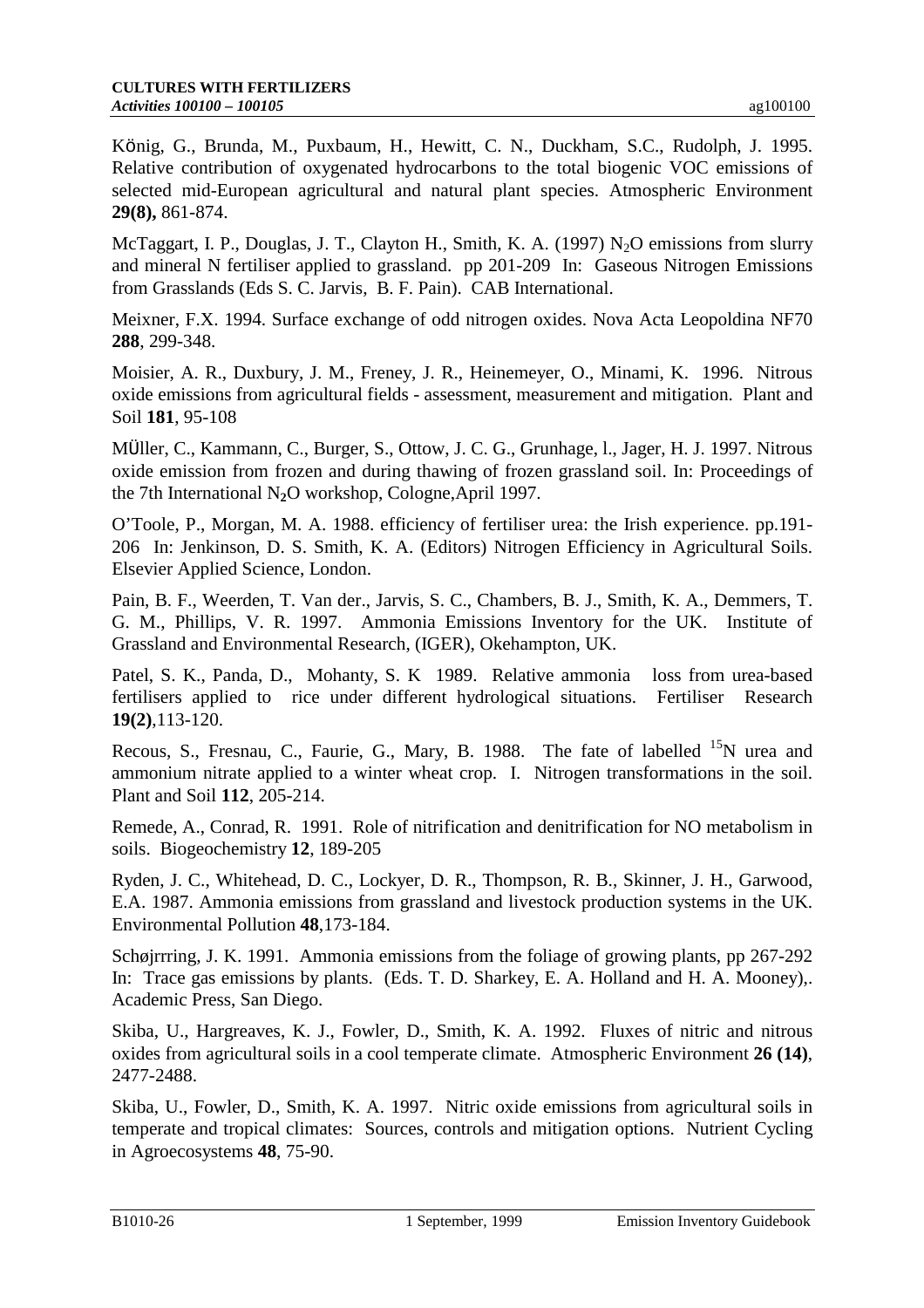Sommer, S. G., Jensen, C. 1994. Ammonia volatilization from urea and ammoniacal fertilisers surface applied to winter wheat and grassland. Fertiliser Research **37**, 85-92.

Stohl, A., Williams, E., Wotawa, G., Kronup-Kolb, H. 1996. A European Inventory of soil nitric oxide emissions and the effect of these emissions on the photochemical formation of ozone. Atmospheric Environment **30(22)**, 3741-3755.

Sutton, M. A., Burkhardt, J. K., Geurin, D., Fowler, D. 1995a. Measurement and modelling of ammonia exchange over arable croplands. pp 71-80 In: Heij, G. J. and J. W. Erisman (Editors) Acid rain research, do we have enough answers? Studies in Environmental Science 64, Elsevier Science BV.

Sutton, M. A., Pitairn, C. E. R., Fowler, D. 1993. The exchange of ammonia between the atmosphere and plant communities. Advances in Ecological Research **24**, 301-393.

Sutton M. A., Place C. J., Eager M., Fowler D., Smith R. I. 1995b. Assessment of the magnitude of ammonia emissions in the United Kingdom. Atmospheric Environment **29**, 1393-1411.

Sutton, M. A., Nemitz, E., Fowler, D., Wyers, G. P., Otjes, R., San Jose, R., Moreno, J., Schjørring, L. K., Husted, S., Meixner, F. X., Ammann, C., Neftel, A., Gut, A. 1996. The EXAMINE Project: Exchange of Atmospheric Ammonia with European Ecosystems. pp 155-161. In : Proceedings of the EUROTRAC Symposium '96. (Eds P. M. Borrell, P. Borrell, T Cvitaš, K. Kelly & W. Seiler). Computational Mechanics Publications, Southampton, UK.

UKRGIAN, 1994. Impacts of Nitrogen deposition in Terrestrial Ecosystems (INDITE). Report of the United Kingdom Review Group on Impacts of Atmospheric Nitrogen. 110 pp. Department of the Environment, London.

Velthof, G. L., Brader, A. B., Oenema, O. 1996. Seasonal variations in nitrous oxide losses from managed grasslands in the Netherlands, Plant and Soil **181**, 263-274.

Vlek, P. L. G., Stumpe, J. M. 1978. Effects of solution chemistry and environmental conditions on ammonia volatilization losses from aqueous systems. Soil Science Society of America Journal **42**, 416-421

Weerden, T. J. van der, Jarvis, S.C. 1997. Ammonia emission factors for N-fertilisers applied to two contrasting grassland soils. Atmospheric Pollution **95(2)**,205-211.

Whitehead, D. C., Lockyer, D. R. 1989. Decomposing grass herbage as a source of ammonia in the atmosphere. Atmospheric Environment **23**, 1867-1869.

Whitehead D. C., Raistrick, N. 1990. Ammonia volatilization from five nitrogen compounds used as fertilisers following surface application to soils of differing characteristics. Journal of Soil Science **41**, 387-394.

Whitehead, D. C., Raistrick, N. 1993. The volatilization of ammonia from cattle urine applied to soils as influenced by soil properties. Plant and Soil **148**, 43-51.

Williams, E. J., Guenther, A., Fehsenfeld, F. C. 1992. An inventory of nitric oxide emissions from soils in the United States. Journal of Geophysical Research **97**, 7511-7519.

Yamulki, S., Goulding, K. W. T., Webster, C. P., Harrison, R. M. 1995. Studies on NO and N2O fluxes from a wheat field. Atmospheric Environment **29(14),** 1627-1635.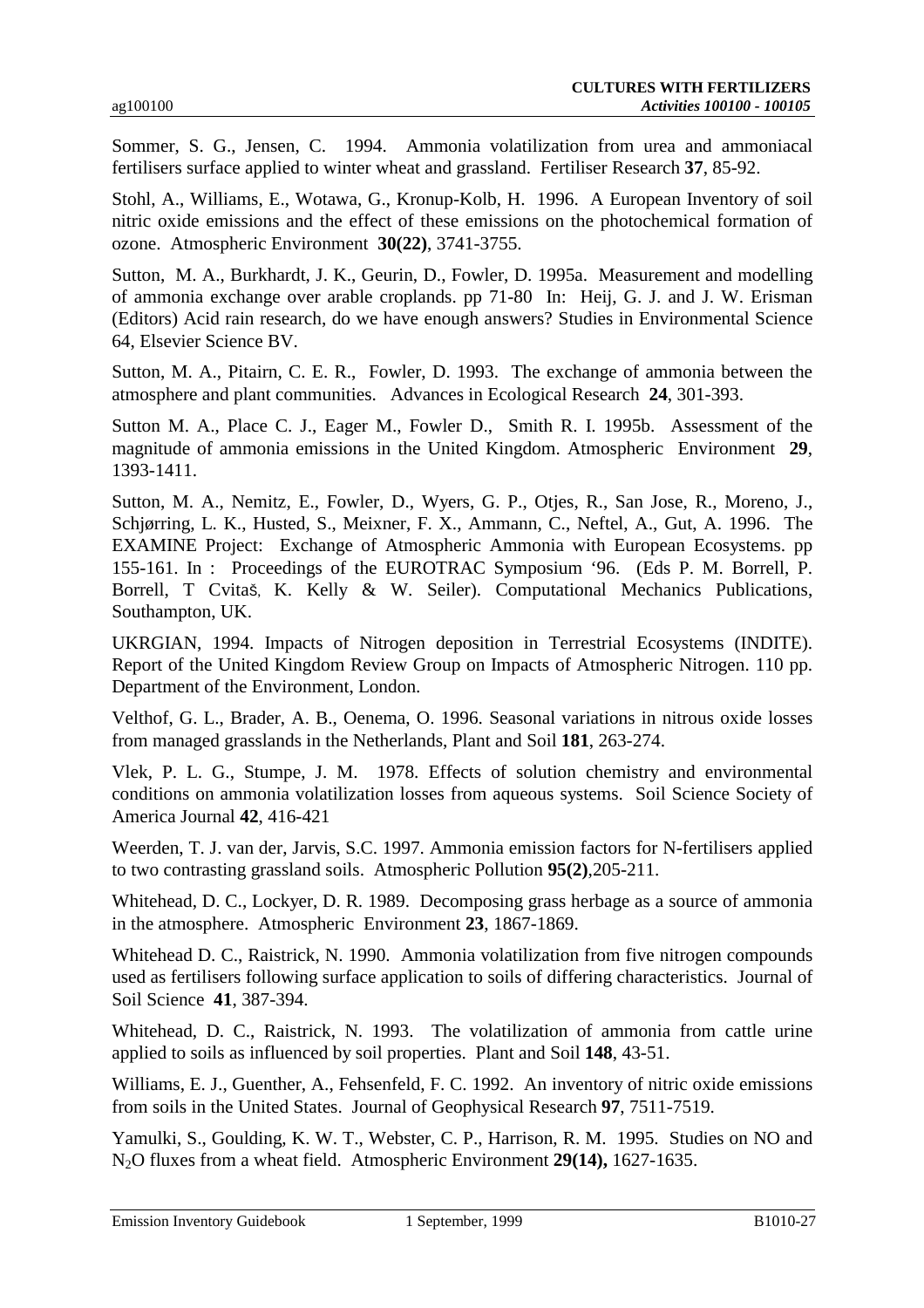Yienger, J. J., Levy, H. 1995. Empirical model of the global soil-biogenic  $NO<sub>x</sub>$  emissions. Journal of Geophysical Research. **100**, 11447 - 11464.

#### **18 BIBLIOGRAPHY**

See in particular: Asman (1992), Bouwman (1996) ECETOC (1994), Holtan-Hartwig and Bøckman (1994), IPPC/OECD (1995), Skiba et al. (1997) and Sutton et al. (1995b).

### **19 RELEASE VERSION, DATE AND SOURCE**

| Version:         | 3.1                                                                                                |                                                                                                      |
|------------------|----------------------------------------------------------------------------------------------------|------------------------------------------------------------------------------------------------------|
| Date:            | 3 February 1999                                                                                    |                                                                                                      |
| Updated by:      | J Webb (Lead author)<br><b>ADAS</b> Wolverhampton<br><b>UK</b>                                     | <b>Mark Sutton</b><br><b>Institute of Terrestrial Ecology</b><br><b>UK</b>                           |
|                  | Carolien Kroeze<br>Wageningen Institute for Environmental<br>and Climate Change<br>The Netherlands | Ute Skiba<br><b>Institute of Terrestrial Ecology</b><br><b>UK</b>                                    |
|                  | <b>Wilfried Winiwarter</b><br>Osterreichisches<br><b>AUSTRIA</b>                                   | <b>Brian Pain</b><br>Institute of Grassland and<br><b>Environmental Research</b><br><b>UK</b>        |
|                  | Guiseppi Bonazzi<br>C. R. P. A.<br><b>ITALY</b>                                                    | <b>Ingrid Svedinger</b><br><b>Swedish Environmental</b><br><b>Protection Agency</b><br><b>SWEDEN</b> |
|                  | David Simpson<br><b>EMEP MSC-W</b><br><b>SWEDEN</b>                                                |                                                                                                      |
| Original author: | <b>Mark Sutton</b><br><b>Institute of Terrestrial Ecology</b><br>UK                                |                                                                                                      |